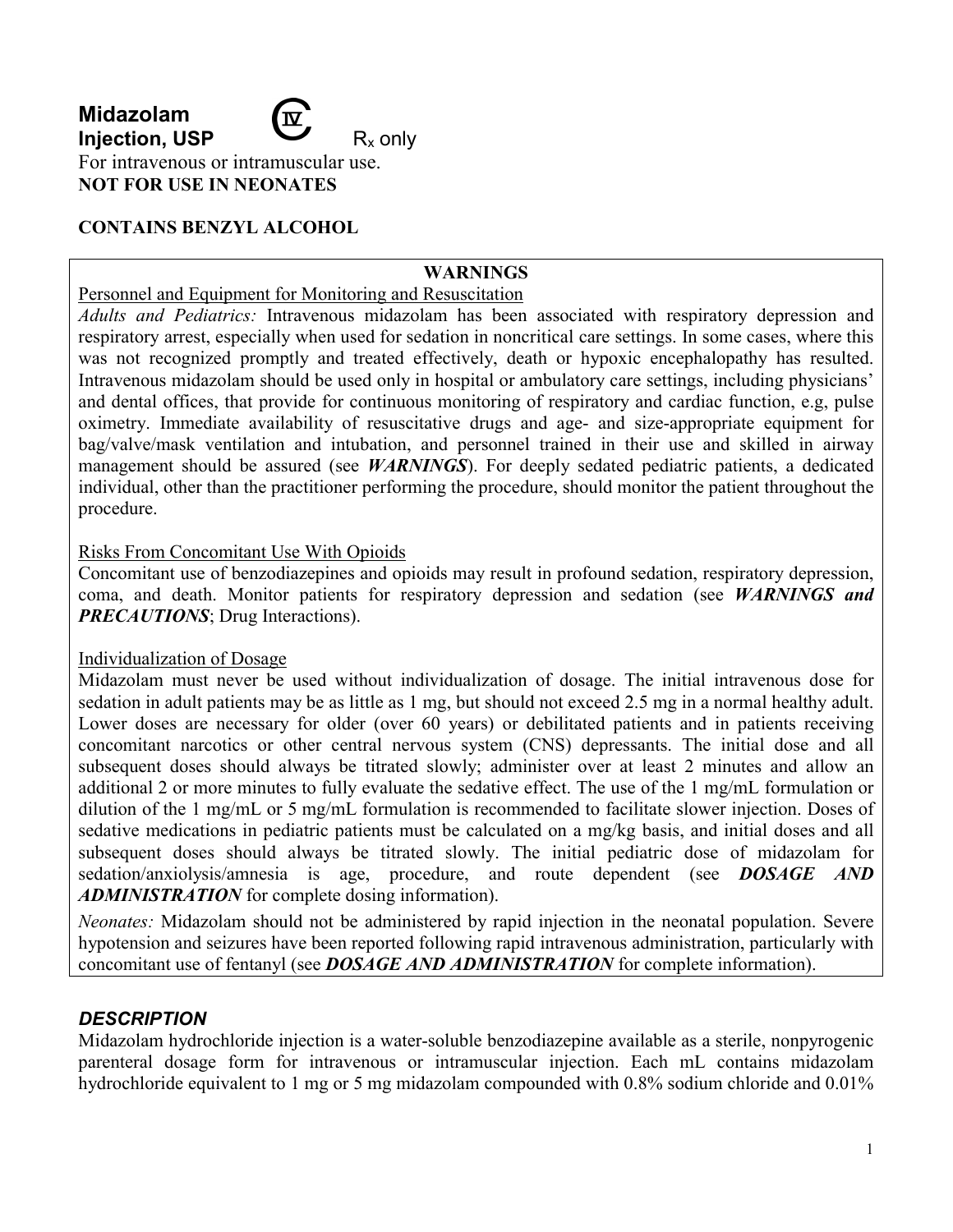disodium edetate, with 1% benzyl alcohol as preservative; the pH is adjusted to approximately 3 with hydrochloric acid and, if necessary, sodium hydroxide.

Midazolam is a white to light yellow crystalline compound, insoluble in water. The hydrochloride salt of midazolam, which is formed *in situ*, is soluble in aqueous solutions. Chemically, midazolam HCl is 8 chloro-6-(2-fluorophenyl)-1-methyl-4*H*-imidazo[1,5-a][1,4]benzodiazepine hydrochloride. Midazolam hydrochloride has the empirical formula  $C_{18}H_{13}CIFN_3 \cdot HCl$ , a calculated molecular weight of 362.24 and the following structural formula:



#### *CLINICAL PHARMACOLOGY*

#### **Pharmacodynamics:**

Midazolam is a short-acting benzodiazepine central nervous system (CNS) depressant.

The effects of midazolam on the CNS are dependent on the dose administered, the route of administration, and the presence or absence of other medications. Onset time of sedative effects after intramuscular administration in adults is 15 minutes, with peak sedation occurring 30 to 60 minutes following injection. In one adult study, when tested the following day, 73% of the patients who received midazolam intramuscularly had no recall of memory cards shown 30 minutes following drug administration; 40% had no recall of the memory cards shown 60 minutes following drug administration. Onset time of sedative effects in the pediatric population begins within 5 minutes and peaks at 15 to 30 minutes depending upon the dose administered. In pediatric patients, up to 85% had no recall of pictures shown after receiving intramuscular midazolam compared with 5% of the placebo controls.

Sedation in adult and pediatric patients is achieved within 3 to 5 minutes after intravenous injection; the time of onset is affected by total dose administered and the concurrent administration of narcotic premedication. Seventy-one percent of the adult patients in endoscopy studies had no recall of introduction of the endoscope; 82% of the patients had no recall of withdrawal of the endoscope. In one study of pediatric patients undergoing lumbar puncture or bone marrow aspiration, 88% of patients had impaired recall vs 9% of the placebo controls. In another pediatric oncology study, 91% of midazolam treated patients were amnestic compared with 35% of patients who had received fentanyl alone.

When midazolam is given intravenous as an anesthetic induction agent, induction of anesthesia occurs in approximately 1.5 minutes when narcotic premedication has been administered and in 2 to 2.5 minutes without narcotic premedication or other sedative premedication. Some impairment in a test of memory was noted in 90% of the patients studied. A dose response study of pediatric patients premedicated with 1 mg/kg intramuscular meperidine found that only 4 out of 6 pediatric patients who received 600 mcg/kg intravenous midazolam lost consciousness, with eye closing at  $108 \pm 140$  seconds. This group was compared with pediatric patients who were given thiopental 5 mg/kg intravenous; 6 out of 6 closed their eyes at  $20 \pm 3.2$  seconds. Midazolam did not dependably induce anesthesia at this dose despite concomitant opioid administration in pediatric patients.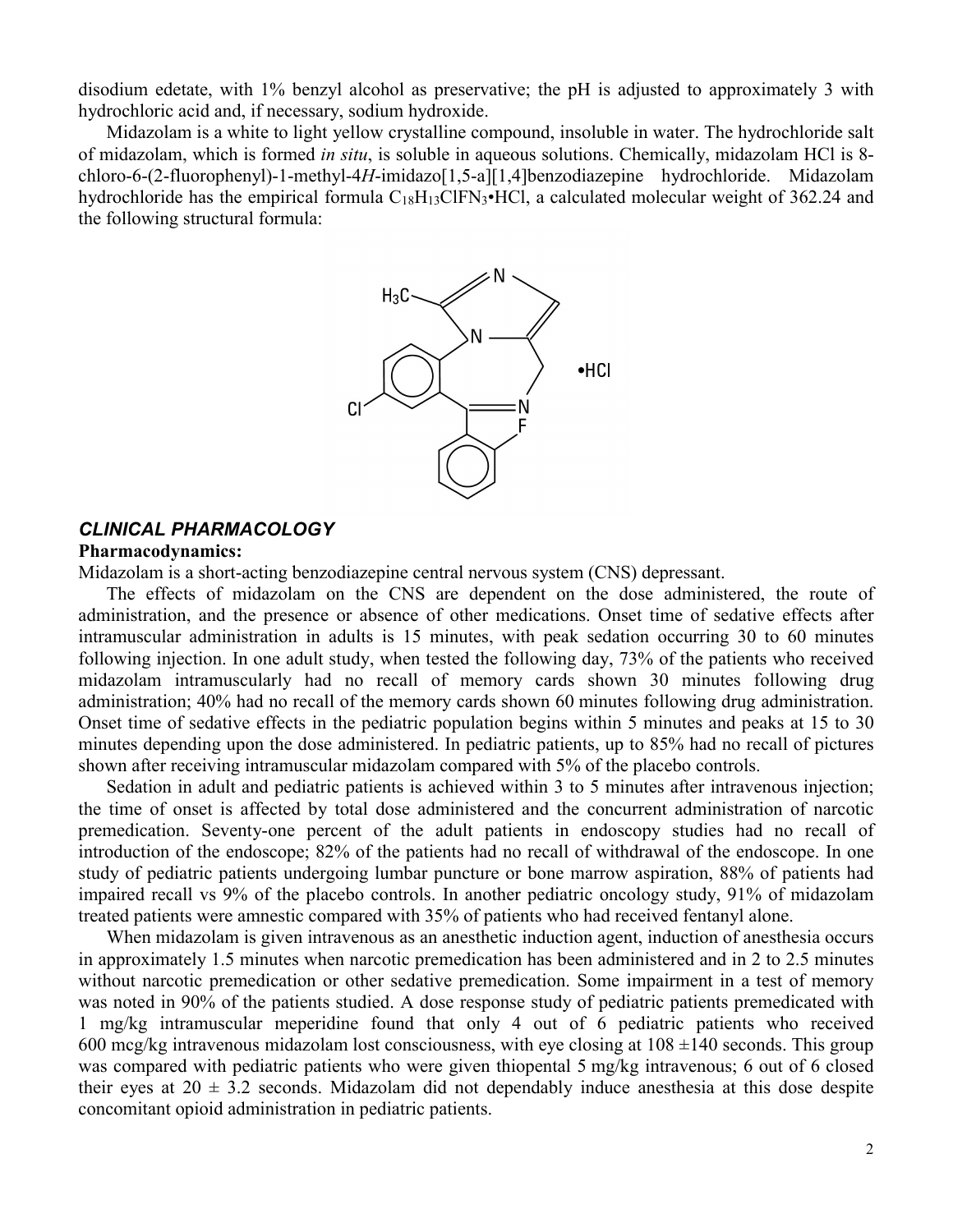Midazolam, used as directed, does not delay awakening from general anesthesia in adults. Gross tests of recovery after awakening (orientation, ability to stand and walk, suitability for discharge from the recovery room, return to baseline Trieger competency) usually indicate recovery within 2 hours but recovery may take up to 6 hours in some cases. When compared with patients who received thiopental, patients who received midazolam generally recovered at a slightly slower rate. Recovery from anesthesia or sedation for procedures in pediatric patients depends on the dose of midazolam administered, coadministration of other medications causing CNS depression and duration of the procedure.

In patients without intracranial lesions, induction of general anesthesia with intravenous midazolam is associated with a moderate decrease in cerebrospinal fluid pressure (lumbar puncture measurements), similar to that observed following intravenous thiopental. Preliminary data in neurosurgical patients with normal intracranial pressure but decreased compliance (subarachnoid screw measurements) show comparable elevations of intracranial pressure with midazolam and with thiopental during intubation. No similar studies have been reported in pediatric patients.

The usual recommended intramuscular premedicating doses of midazolam do not depress the ventilatory response to carbon dioxide stimulation to a clinically significant extent in adults. Intravenous induction doses of midazolam depress the ventilatory response to carbon dioxide stimulation for 15 minutes or more beyond the duration of ventilatory depression following administration of thiopental in adults. Impairment of ventilatory response to carbon dioxide is more marked in adult patients with chronic obstructive pulmonary disease (COPD). Sedation with intravenous midazolam does not adversely affect the mechanics of respiration (resistance, static recoil, most lung volume measurements); total lung capacity and peak expiratory flow decrease significantly but static compliance and maximum expiratory flow at 50% of awake total lung capacity ( $V_{\text{max}}$ ) increase. In one study of pediatric patients under general anesthesia, intramuscular midazolam (100 g/kg or 200 g/kg) was shown to depress the response to carbon dioxide in a dose-related manner.

In cardiac hemodynamic studies in adults, intravenous induction of general anesthesia with midazolam was associated with a slight to moderate decrease in mean arterial pressure, cardiac output, stroke volume and systemic vascular resistance. Slow heart rates (less than 65/minute), particularly in patients taking propranolol for angina, tended to rise slightly; faster heart rates (e.g., 85/minute) tended to slow slightly. In pediatric patients, a comparison of intravenous midazolam (500 g/kg) with propofol (2.5 mg/kg) revealed a mean 15% decrease in systolic blood pressure in patients who had received intravenous midazolam vs a mean 25% decrease in systolic blood pressure following propofol.

#### **Pharmacokinetics:**

Midazolam's activity is primarily due to the parent drug. Elimination of the parent drug takes place via hepatic metabolism of midazolam to hydroxylated metabolites that are conjugated and excreted in the urine. Six single-dose pharmacokinetic studies involving healthy adults yield pharmacokinetic parameters for midazolam in the following ranges: volume of distribution (Vd), 1.0 to 3.1 L/kg; elimination half-life, 1.8 to 6.4 hours (mean approximately 3 hours); total clearance (Cl), 0.25 to 0.54 L/hr/kg. In a parallel group study, there was no difference in the clearance, in subjects administered 0.15 mg/kg  $(n=4)$  and 0.3 mg/kg (n=4) intravenous doses indicating linear kinetics. The clearance was successively reduced by approximately 30% at doses of 0.45 mg/kg (n=4) and 0.6 mg/kg (n=5) indicating non-linear kinetics in this dose range.

*Absorption:* The absolute bioavailability of the intramuscular route was greater than 90% in a cross-over study in which healthy subjects (n=17) were administered a 7.5 mg intravenous or intramuscular dose. The mean peak concentration ( $C_{\text{max}}$ ) and time to peak ( $T_{\text{max}}$ ) following the intramuscular dose was 90 ng/mL (20% cv) and 0.5 hour (50% cv).  $C_{\text{max}}$  for the 1-hydroxy metabolite following the intramuscular dose was  $8 \text{ ng/mL}$  (T<sub>max</sub>=1.0 hour).

Following intramuscular administration,  $C_{\text{max}}$  for midazolam and its 1-hydroxy metabolite were approximately one-half of those achieved after intravenous injection.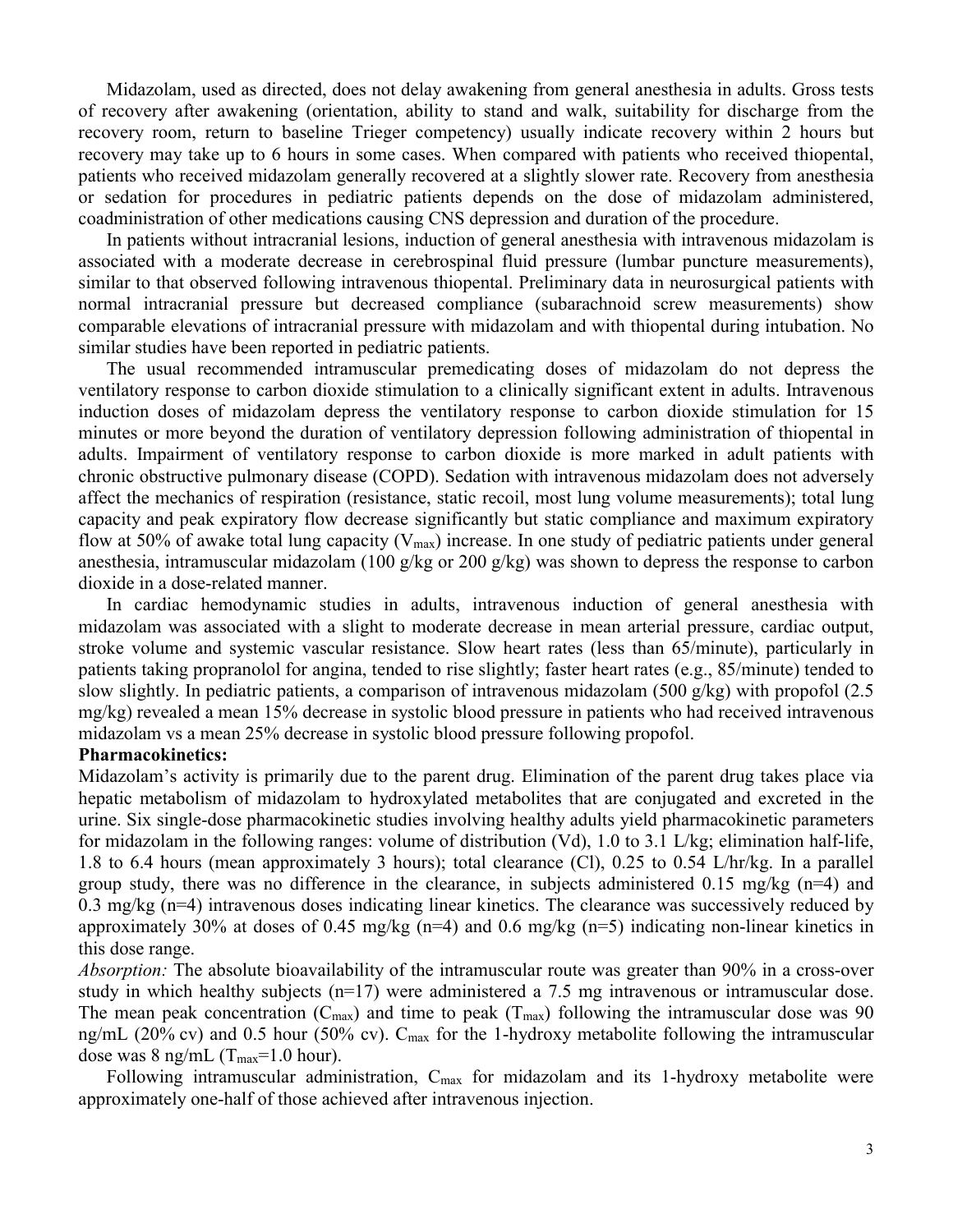*Distribution:* The volume of distribution (Vd) determined from six single-dose pharmacokinetic studies involving healthy adults ranged from 1.0 to 3.1 L/kg. Female gender, old age, and obesity are associated with increased values of midazolam Vd. In humans, midazolam has been shown to cross the placenta and enter into fetal circulation and has been detected in human milk and CSF (see *CLINICAL PHARMACOLOGY***, Special Populations**).

In adults and pediatric patients older than 1 year, midazolam is approximately 97% bound to plasma protein, principally albumin and that for 1-hydroxy metabolite is about 89%.

*Metabolism: In vitro* studies with human liver microsomes indicate that the biotransformation of midazolam is mediated by cytochrome P450-3A4. This cytochrome also appears to be present in gastrointestinal tract mucosa as well as liver. Sixty to seventy percent of the biotransformation products is 1-hydroxy-midazolam (also termed alpha-hydroxymidazolam) while 4-hydroxy-midazolam constitutes 5% or less. Small amounts of a dihydroxy derivative have also been detected but not quantified. The principal urinary excretion products are glucuronide conjugates of the hydroxylated derivatives.

Drugs that inhibit the activity of cytochrome P450-3A4 may inhibit midazolam clearance and elevate steady-state midazolam concentrations.

Studies of the intravenous administration of 1-hydroxy-midazolam in humans suggest that 1-hydroxymidazolam is at least as potent as the parent compound and may contribute to the net pharmacologic activity of midazolam. *In vitro* studies have demonstrated that the affinities of 1- and 4-hydroxymidazolam for the benzodiazepine receptor are approximately 20% and 7%, respectively, relative to midazolam.

*Excretion:* Clearance of midazolam is reduced in association with old age, congestive heart failure, liver disease (cirrhosis) or conditions which diminish cardiac output and hepatic blood flow.

The principal urinary excretion product is 1-hydroxy-midazolam in the form of a glucuronide conjugate; smaller amounts of the glucuronide conjugates of 4-hydroxy- and dihydroxy-midazolam are detected as well. The amount of midazolam excreted unchanged in the urine after a single intravenous dose is less than  $0.5\%$  (n=5). Following a single intravenous infusion in 5 healthy volunteers, 45% to 57% of the dose was excreted in the urine as 1-hydroxymethyl midazolam conjugate.

*Pharmacokinetics-Continuous Infusion:* The pharmacokinetic profile of midazolam following continuous infusion, based on 282 adult subjects, has been shown to be similar to that following single-dose administration for subjects of comparable age, gender, body habitus and health status. However, midazolam can accumulate in peripheral tissues with continuous infusion. The effects of accumulation are greater after long-term infusions than after short-term infusions. The effects of accumulation can be reduced by maintaining the lowest midazolam infusion rate that produces satisfactory sedation.

Infrequent hypotensive episodes have occurred during continuous infusion; however, neither the time to onset nor the duration of the episode appeared to be related to plasma concentrations of midazolam or alpha-hydroxy-midazolam. Further, there does not appear to be an increased chance of occurrence of a hypotensive episode with increased loading doses.

Patients with renal impairment may have longer elimination half-lives for midazolam (see *CLINICAL PHARMACOLOGY***, Special Populations: Renal Failure**).

#### **Special Populations:**

Changes in the pharmacokinetic profile of midazolam due to drug interactions, physiological variables, etc., may result in changes in the plasma concentration-time profile and pharmacological response to midazolam in these patients. For example, patients with acute renal failure appear to have a longer elimination half-life for midazolam and may experience delayed recovery (see *CLINICAL PHARMACOLOGY***, Special Populations: Renal Failure**). In other groups, the relationship between prolonged half-life and duration of effect has not been established.

*Pediatrics and Neonates:* In pediatric patients aged 1 year and older, the pharmacokinetic properties following a single dose of midazolam reported in 10 separate studies of midazolam are similar to those in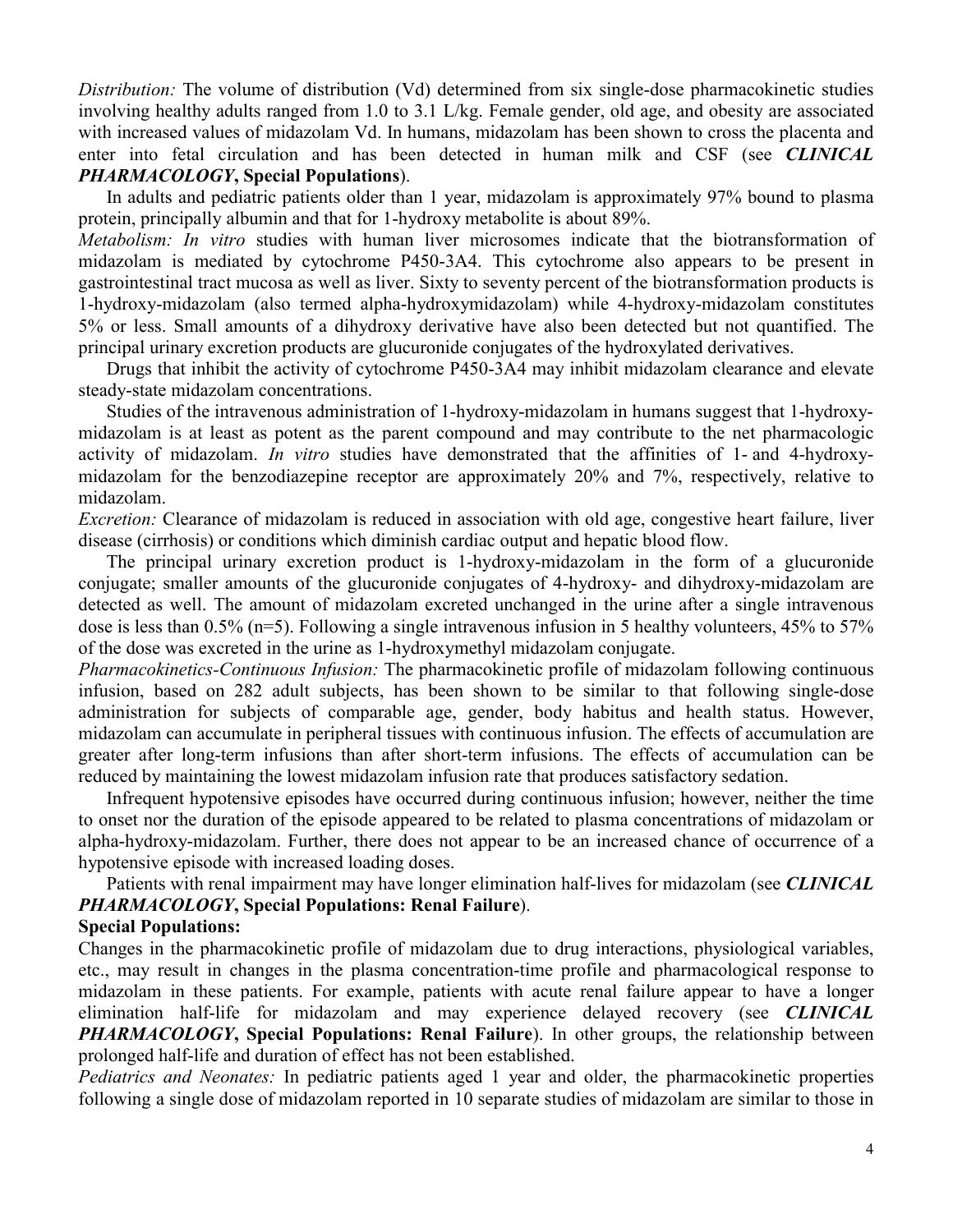adults. Weight-normalized clearance is similar or higher (0.19 to 0.80 L/hr/kg) than in adults and the terminal elimination half-life (0.78 to 3.3 hours) is similar to or shorter than in adults. The pharmacokinetic properties during and following continuous intravenous infusion in pediatric patients in the operating room as an adjunct to general anesthesia and in the intensive care environment are similar to those in adults.

In seriously ill neonates, however, the terminal elimination half-life of midazolam is substantially prolonged (6.5 to 12.0 hours) and the clearance reduced (0.07 to 0.12 L/hr/kg) compared to healthy adults or other groups of pediatric patients. It cannot be determined if these differences are due to age, immature organ function or metabolic pathways, underlying illness or debility.

*Obese:* In a study comparing normals ( $n=20$ ) and obese patients ( $n=20$ ) the mean half-life was greater in the obese group (5.9 vs 2.3 hours). This was due to an increase of approximately 50% in the Vd corrected for total body weight. The clearance was not significantly different between groups.

*Geriatric:* In three parallel group studies, the pharmacokinetics of midazolam administered intravenously or intramuscularly were compared in young (mean age 29, n=52) and healthy elderly subjects (mean age 73, n=53). Plasma half-life was approximately two-fold higher in the elderly. The mean Vd based on total body weight increased consistently between 15% to 100% in the elderly. The mean Cl decreased approximately 25% in the elderly in two studies and was similar to that of the younger patients in the other.

*Congestive Heart Failure:* In patients suffering from congestive heart failure, there appeared to be a twofold increase in the elimination half-life, a 25% decrease in the plasma clearance and a 40% increase in the volume of distribution of midazolam.

*Hepatic Impairment:* Midazolam pharmacokinetics were studied after an intravenous single dose (0.075 mg/kg) was administered to 7 patients with biopsy proven alcoholic cirrhosis and 8 control patients. The mean half-life of midazolam increased 2.5-fold in the alcoholic patients. Clearance was reduced by 50% and the Vd increased by 20%. In another study in 21 male patients with cirrhosis, without ascites and with normal kidney function as determined by creatinine clearance, no changes in the pharmacokinetics of midazolam or 1-hydroxy-midazolam were observed when compared to healthy individuals.

*Renal Impairment:* Patients with renal impairment may have longer elimination half-lives for midazolam and its metabolites which may result in slower recovery.

Midazolam and 1-hydroxy-midazolam pharmacokinetics in 6 ICU patients who developed acute renal failure (ARF) were compared with a normal renal function control group. Midazolam was administered as an infusion (5 to 15 mg/hours). Midazolam clearance was reduced (1.9 vs 2.8 mL/min/kg) and the halflife was prolonged (7.6 vs 13 hr) in the ARF patients. The renal clearance of the 1-hydroxy-midazolam glucuronide was prolonged in the ARF group (4 vs 136 mL/min) and the half-life was prolonged (12 hours vs >25 hours). Plasma levels accumulated in all ARF patients to about ten times that of the parent drug. The relationship between accumulating metabolite levels and prolonged sedation is unclear.

In a study of chronic renal failure patients  $(n=15)$  receiving a single intravenous dose, there was a two-fold increase in the clearance and volume of distribution but the half-life remained unchanged. Metabolite levels were not studied.

*Plasma Concentration-Effect Relationship:* Concentration-effect relationships (after an intravenous dose) have been demonstrated for a variety of pharmacodynamic measures (eg, reaction time, eye movement, sedation) and are associated with extensive intersubject variability. Logistic regression analysis of sedation scores and steady-state plasma concentration indicated that at plasma concentrations greater than 100 ng/mL there was at least a 50% probability that patients would be sedated, but respond to verbal commands (sedation score  $= 3$ ). At 200 ng/mL there was at least a 50% probability that patients would be asleep, but respond to glabellar tap (sedation score  $=$  4).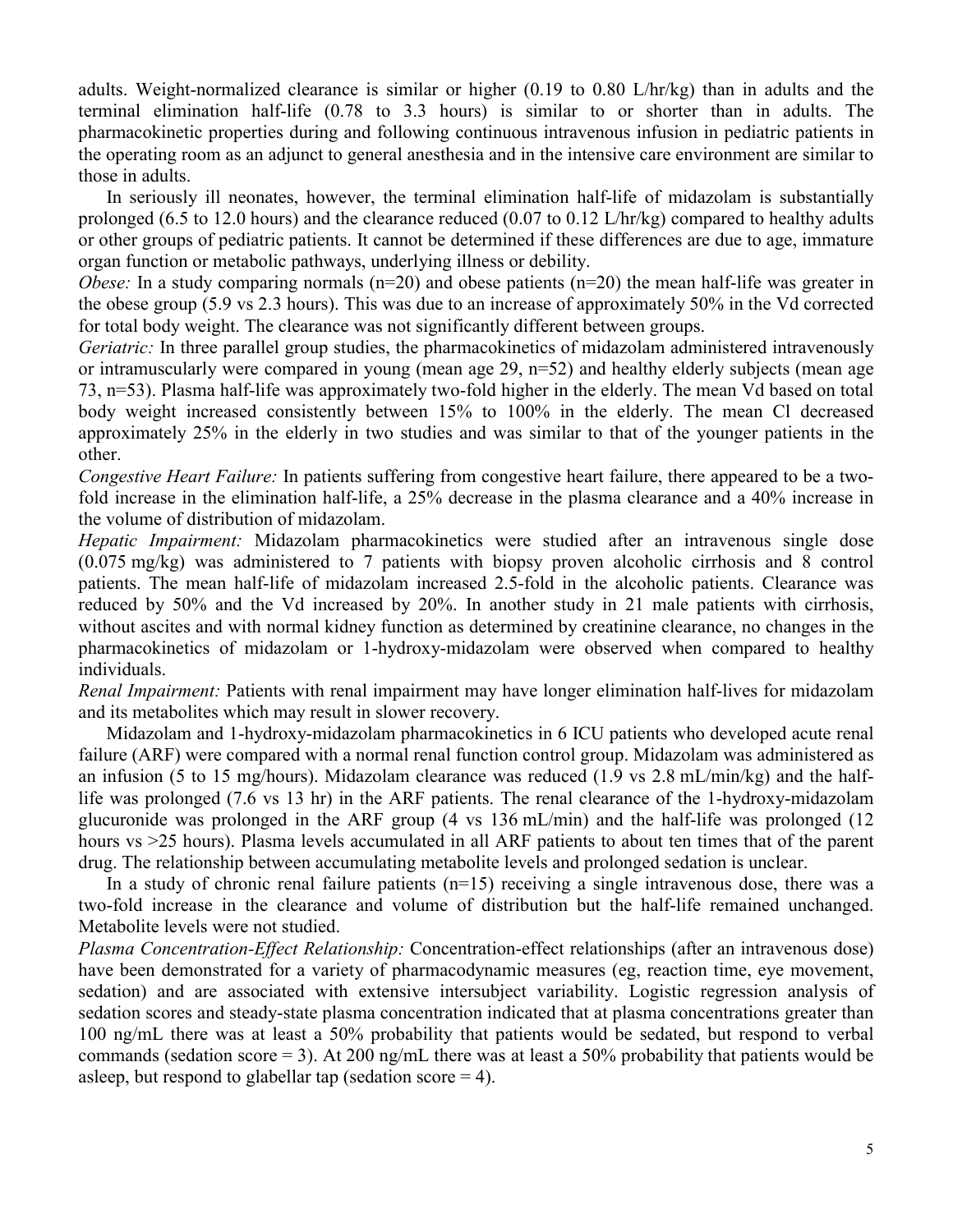*Drug Interactions:* For information concerning pharmacokinetic drug interactions with midazolam (see *PRECAUTIONS*).

# *INDICATIONS AND USAGE*

Midazolam injection is indicated:

- intramuscularly or intravenously for preoperative sedation/anxiolysis/amnesia;
- intravenously as an agent for sedation/anxiolysis/amnesia prior to or during diagnostic, therapeutic or endoscopic procedures, such as bronchoscopy, gastroscopy, cystoscopy, coronary angiography, cardiac catheterization, oncology procedures, radiologic procedures, suture of lacerations and other procedures either alone or in combination with other CNS depressants;
- intravenously for induction of general anesthesia, before administration of other anesthetic agents. With the use of narcotic premedication, induction of anesthesia can be attained within a relatively narrow dose range and in a short period of time. Intravenous midazolam can also be used as a component of intravenous supplementation of nitrous oxide and oxygen (balanced anesthesia);
- continuous intravenous infusion for sedation of intubated and mechanically ventilated patients as a component of anesthesia or during treatment in a critical care setting.

# *CONTRAINDICATIONS*

Injectable midazolam is contraindicated in patients with a known hypersensitivity to the drug. Benzodiazepines are contraindicated in patients with acute narrow-angle glaucoma. Benzodiazepines may be used in patients with open-angle glaucoma only if they are receiving appropriate therapy. Measurements of intraocular pressure in patients without eye disease show a moderate lowering following induction with midazolam; patients with glaucoma have not been studied.

Midazolam is not intended for intrathecal or epidural administration due to the presence of the preservative benzyl alcohol in the dosage form. Midazolam injection is contraindicated for use in premature infants because the formulation contains benzyl alcohol (see *WARNINGS and PRECAUTIONS***/Pediatric Use**).

# *WARNINGS*

## *Personnel and Equipment for Monitoring and Resuscitation*

Prior to the intravenous administration of midazolam in any dose, the immediate availability of oxygen, resuscitative drugs, age- and size-appropriate equipment for bag/valve/mask ventilation and intubation, and skilled personnel for the maintenance of a patent airway and support of ventilation should be ensured. Patients should be continuously monitored for early signs of hypoventilation, airway obstruction, or apnea, with means readily available (e.g., pulse oximetry). Hypoventilation, airway obstruction, and apnea can lead to hypoxia and/or cardiac arrest unless effective countermeasures are taken immediately. The immediate availability of specific reversal agents (flumazenil) is highly recommended. Vital signs should continue to be monitored during the recovery period. Because intravenous midazolam can depress respiration (see *CLINICAL PHARMACOLOGY*), especially when used concomitantly with opioid agonists and other sedatives (see *DOSAGE AND ADMINISTRATION*), it should be used for sedation/anxiolysis/amnesia only in the presence of personnel skilled in early detection of hypoventilation, maintaining a patent airway and supporting ventilation. When used for sedation/anxiolysis/amnesia, midazolam should always be titrated slowly in adult or pediatric patients. Adverse hemodynamic events have been reported in pediatric patients with cardiovascular instability; rapid intravenous administration should also be avoided in this population (see *DOSAGE AND ADMINISTRATION* for complete information).

## *Risks from Concomitant Use With Opioids*

Concomitant use of benzodiazepines, including midazolam, and opioids may result in profound sedation, respiratory depression, coma, and death. If a decision is made to use midazolam concomitantly with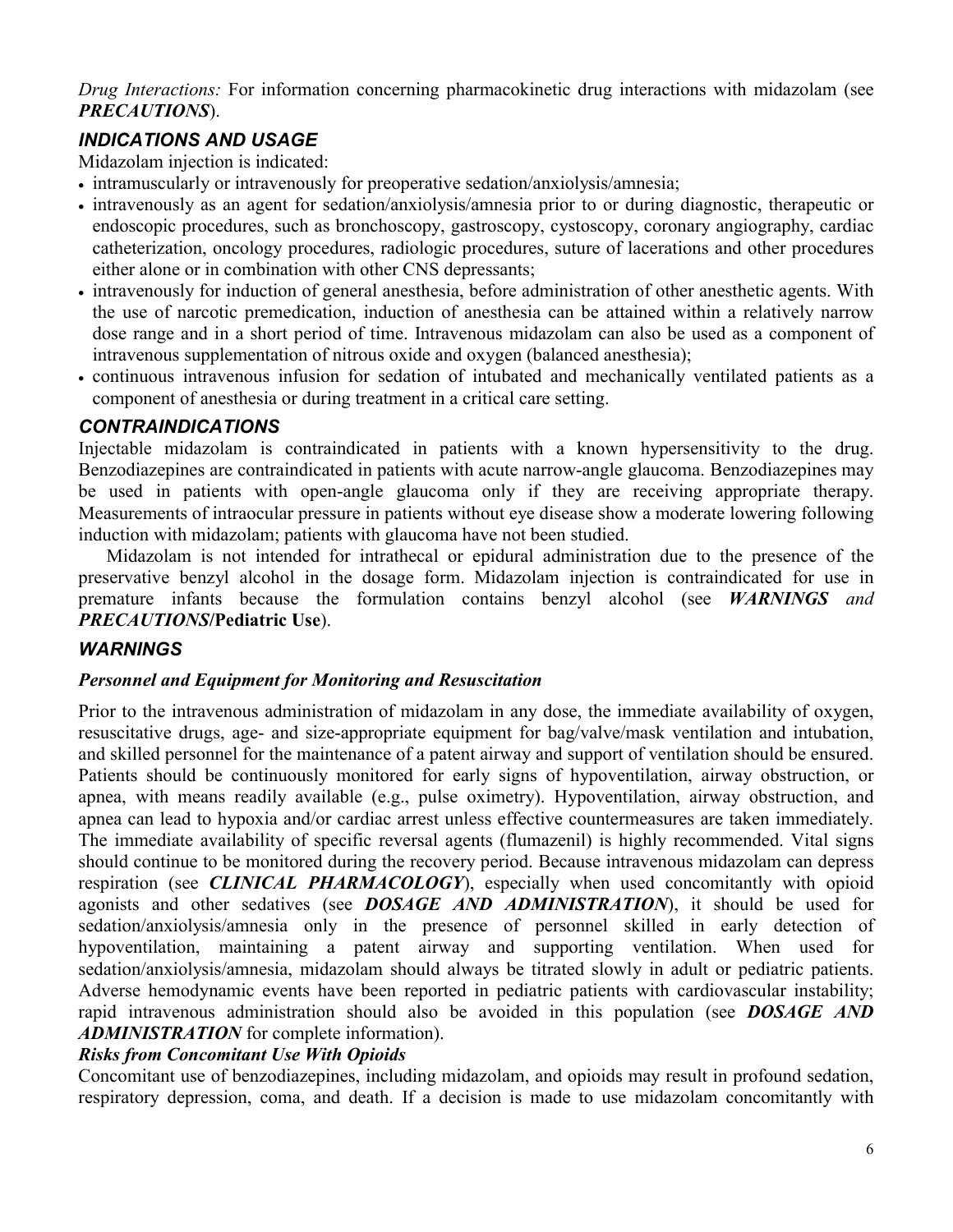opioids, monitor patients closely for respiratory depression and sedation (see *PRECAUTIONS;* **Drug Interactions**).

#### *Risk of Respiratory Adverse Events*

Serious cardiorespiratory adverse events have occurred after administration of midazolam. These have included respiratory depression, airway obstruction, oxygen desaturation, apnea, respiratory arrest and/or cardiac arrest, sometimes resulting in death or permanent neurologic injury. There have also been rare reports of hypotensive episodes requiring treatment during or after diagnostic or surgical manipulations particularly in adult or pediatric patients with hemodynamic instability. Hypotension occurred more frequently in the sedation studies in patients premedicated with a narcotic.

#### *Individualization of Dosage*

Midazolam must never be used without individualization of dosage particularly when used with other medications capable of producing central nervous system depression. See DOSAGE AND ADMINISTRATION for complete information.

#### *Other Adverse Events*

Reactions such as agitation, involuntary movements (including tonic/clonic movements and muscle tremor), hyperactivity and combativeness have been reported in both adult and pediatric patients. These reactions may be due to inadequate or excessive dosing or improper administration of midazolam; however, consideration should be given to the possibility of cerebral hypoxia or true paradoxical reactions. Should such reactions occur, the response to each dose of midazolam and all other drugs, including local anesthetics, should be evaluated before proceeding. Reversal of such responses with flumazenil has been reported in pediatric patients.

#### *Concomitant Use of Central Nervous System Depressants*

Concomitant use of barbiturates, alcohol or other central nervous system depressants may increase the risk of hypoventilation, airway obstruction, desaturation, or apnea and may contribute to profound and/or prolonged drug effect. Narcotic premedication also depresses the ventilatory response to carbon dioxide stimulation.

#### *Debilitation and Comorbid Considerations*

Higher risk adult and pediatric surgical patients, elderly patients and debilitated adult and pediatric patients require lower dosages, whether or not concomitant sedating medications have been administered. Adult or pediatric patients with COPD are unusually sensitive to the respiratory depressant effect of midazolam. Pediatric and adult patients undergoing procedures involving the upper airway such as upper endoscopy or dental care, are particularly vulnerable to episodes of desaturation and hypoventilation due to partial airway obstruction. Adult and pediatric patients with chronic renal failure and patients with congestive heart failure eliminate midazolam more slowly (see *CLINICAL PHARMACOLOGY*). Because elderly patients frequently have inefficient function of one or more organ systems and because dosage requirements have been shown to decrease with age, reduced initial dosage of midazolam is recommended, and the possibility of profound and/or prolonged effect should be considered.

Injectable midazolam should not be administered to adult or pediatric patients in shock or coma, or in acute alcohol intoxication with depression of vital signs. Particular care should be exercised in the use of intravenous midazolam in adult or pediatric patients with uncompensated acute illnesses, such as severe fluid or electrolyte disturbances.

#### *Risk of Intra-arterial Injection*

There have been limited reports of intra-arterial injection of midazolam. Adverse events have included local reactions, as well as isolated reports of seizure activity in which no clear causal relationship was established. Precautions against unintended intra-arterial injection should be taken. Extravasation should also be avoided.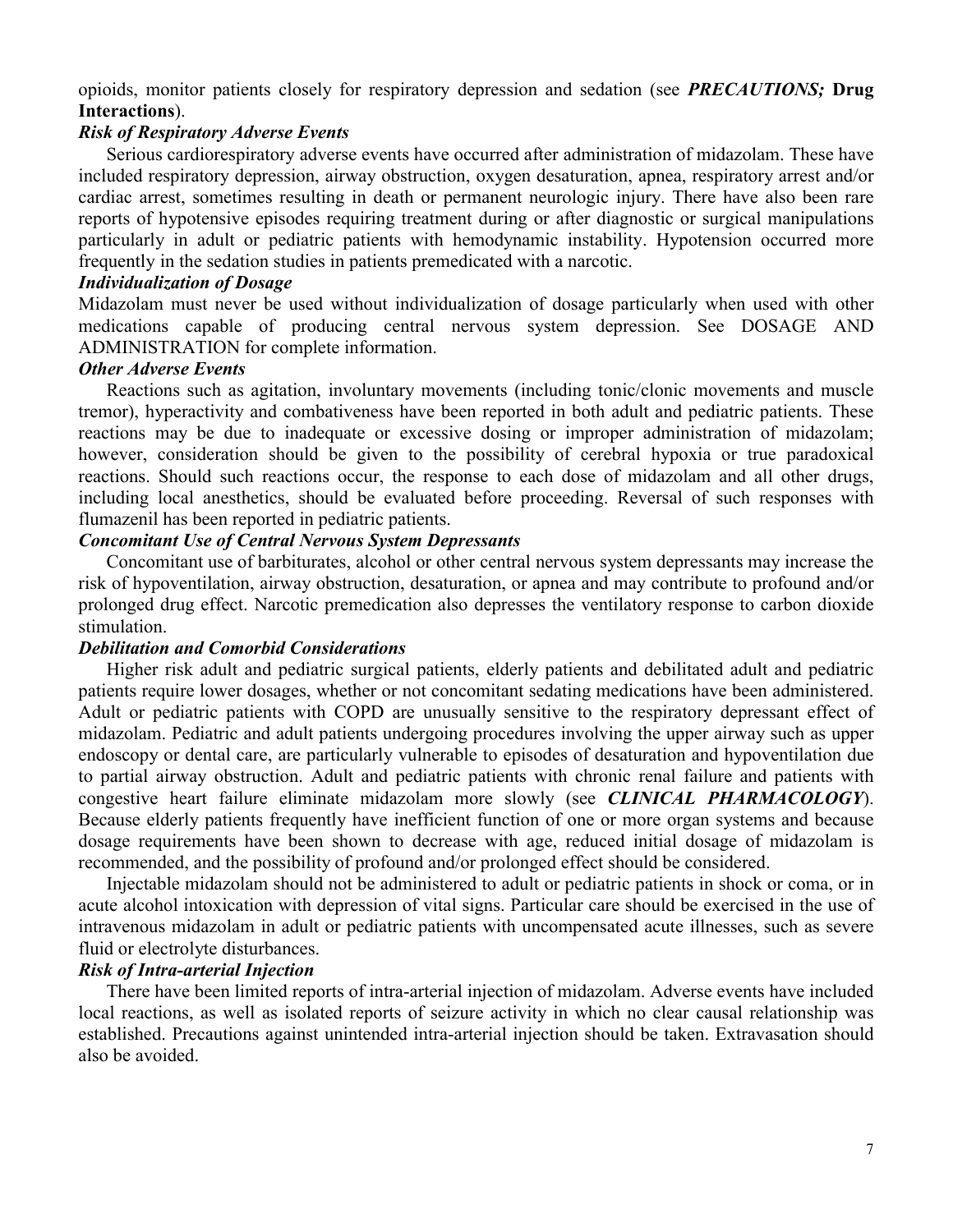The safety and efficacy of midazolam following nonintravenous and nonintramuscular routes of administration have not been established. Midazolam should only be administered intramuscularly or intravenously.

#### *Return to Full Cognitive Function*

Midazolam is associated with a high incidence of partial or complete impairment of recall for the next several hours. The decision as to when patients who have received injectable midazolam, particularly on an outpatient basis, may again engage in activities requiring complete mental alertness, operate hazardous machinery or drive a motor vehicle must be individualized. Gross tests of recovery from the effects of midazolam (see *CLINICAL PHARMACOLOGY*) cannot be relied upon to predict reaction time under stress. It is recommended that no patient operate hazardous machinery or a motor vehicle until the effects of the drug, such as drowsiness, have subsided or until 1 full day after anesthesia and surgery, whichever is longer. For pediatric patients, particular care should be taken to assure safe ambulation.

*Usage in Pregnancy:* **An increased risk of congenital malformations associated with the use of benzodiazepine drugs (diazepam and chlordiazepoxide) has been suggested in several studies. If this drug is used during pregnancy, the patient should be apprised of the potential hazard to the fetus.**

Withdrawal symptoms of the barbiturate type have occurred after the discontinuation of benzodiazepines (see *DRUG ABUSE AND DEPENDENCE*).

*Usage In Preterm Infants And Neonates:* Rapid injection should be avoided in the neonatal population. Midazolam administered rapidly as an intravenous injection (less than 2 minutes) has been associated with severe hypotension in neonates, particularly when the patient has also received fentanyl. Likewise, severe hypotension has been observed in neonates receiving a continuous infusion of midazolam who then receive a rapid intravenous injection of fentanyl. Seizures have been reported in several neonates following rapid intravenous administration.

The neonate also has reduced and/or immature organ function and is also vulnerable to profound and/or prolonged respiratory effects of midazolam.

Exposure to excessive amounts of benzyl alcohol has been associated with toxicity (hypotension, metabolic acidosis), particularly in neonates, and an increased incidence of kernicterus, particularly in small preterm infants. There have been rare reports of deaths, primarily in preterm infants, associated with exposure to excessive amounts of benzyl alcohol. The amount of benzyl alcohol from medications is usually considered negligible compared to that received in flush solutions containing benzyl alcohol. Administration of high dosages of medications (including midazolam) containing this preservative must take into account the total amount of benzyl alcohol administered. The recommended dosage range of midazolam for preterm and term infants includes amounts of benzyl alcohol well below that associated with toxicity; however, the amount of benzyl alcohol at which toxicity may occur is not known. If the patient requires more than the recommended dosages or other medications containing this preservative, the practitioner must consider the daily metabolic load of benzyl alcohol from these combined sources (see *WARNINGS and PRECAUTIONS/***Pediatric Use**).

*Pediatric Neurotoxicity:* Published animal studies demonstrate that the administration of anesthetic and sedation drugs that block NMDA receptors and/or potentiate GABA activity increase neuronal apoptosis in the developing brain and result in long-term cognitive deficits when used for longer than 3 hours. The clinical significance of these findings is not clear. However, based on the available data, the window of vulnerability to these changes is believed to correlate with exposures in the third trimester of gestation through the first several months of life, but may extend out to approximately three years of age in humans (see *PRECAUTIONS***/** Pregnancy and Pediatric Use and *ANIMAL TOXICOLOGY AND/OR PHARMACOLOGY*).

Some published studies in children suggest that similar deficits may occur after repeated or prolonged exposures to anesthetic agents early in life and may result in adverse cognitive or behavioral effects.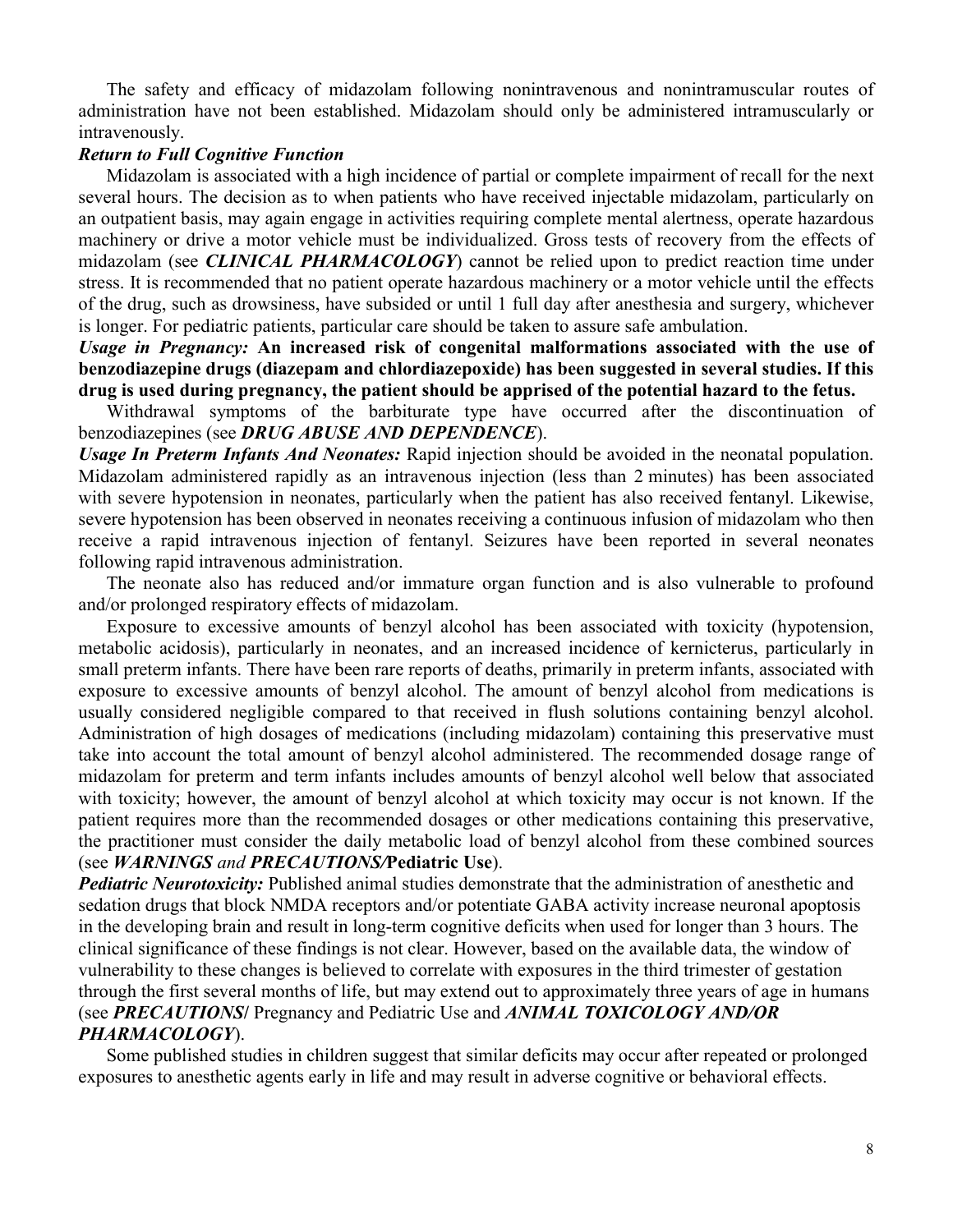These studies have substantial limitations, and it is not clear if the observed effects are due to the anesthetic/sedation drug administration or other factors such as the surgery or underlying illness.

Anesthetic and sedation drugs are a necessary part of the care of children needing surgery, other procedures, or tests that cannot be delayed, and no specific medications have been shown to be safer than any other. Decisions regarding the timing of any elective procedures requiring anesthesia should take into consideration the benefits of the procedure weighed against the potential risks.

# *PRECAUTIONS*

*General:* Intravenous doses of midazolam should be decreased for elderly and for debilitated patients (see *WARNINGS* and *DOSAGE AND ADMINISTRATION*). These patients will also probably take longer to recover completely after midazolam administration for the induction of anesthesia.

Midazolam does not protect against the increase in intracranial pressure or against the heart rate rise and/or blood pressure rise associated with endotracheal intubation under light general anesthesia.

The efficacy and safety of midazolam in clinical use are functions of the dose administered, the clinical status of the individual patient, and the use of concomitant medications capable of depressing the CNS. Anticipated effects range from mild sedation to deep levels of sedation virtually equivalent to a state of general anesthesia where the patient may require external support of vital functions. Care must be taken to individualize and carefully titrate the dose of midazolam to the patient's underlying medical/surgical conditions, administer to the desired effect being certain to wait an adequate time for peak CNS effects of both midazolam and concomitant medications, and have the personnel and size-appropriate equipment and facilities available for monitoring and intervention (see **Boxed WARNING,** *WARNINGS* and *DOSAGE AND ADMINISTRATION*). Practitioners administering midazolam must have the skills necessary to manage reasonably foreseeable adverse effects, particularly skills in airway management. For information regarding withdrawal (see *DRUG ABUSE AND DEPENDENCE*).

## *Information for Patients*

To assure safe and effective use of benzodiazepines, the following information and instructions should be communicated to the patient when appropriate:

- 1. Inform your physician about any alcohol consumption and medicine you are now taking, especially blood pressure medication and antibiotics, including drugs you buy without a prescription. Alcohol has an increased effect when consumed with benzodiazepines; therefore, caution should be exercised regarding simultaneous ingestion of alcohol during benzodiazepine treatment.
- 2. Inform your physician if you are pregnant or are planning to become pregnant.
- 3. Inform your physician if you are nursing.
- 4. Patients should be informed of the pharmacological effects of midazolam, such as sedation and amnesia, which in some patients may be profound. The decision as to when patients who have received injectable midazolam, particularly on an outpatient basis, may again engage in activities requiring complete mental alertness, operate hazardous machinery or drive a motor vehicle must be individualized.
- 5. Patients receiving continuous infusion of midazolam in critical care settings over an extended period of time, may experience symptoms of withdrawal following abrupt discontinuation.
- 6. Effect of anesthetic and sedation drugs on early brain development: Studies conducted in young animals and children suggest repeated or prolonged use of general anesthetic or sedation drugs in children younger than 3 years may have negative effects on their developing brains. Discuss with parents and caregivers the benefits, risks, and timing and duration of surgery or procedures requiring anesthetic and sedation drugs.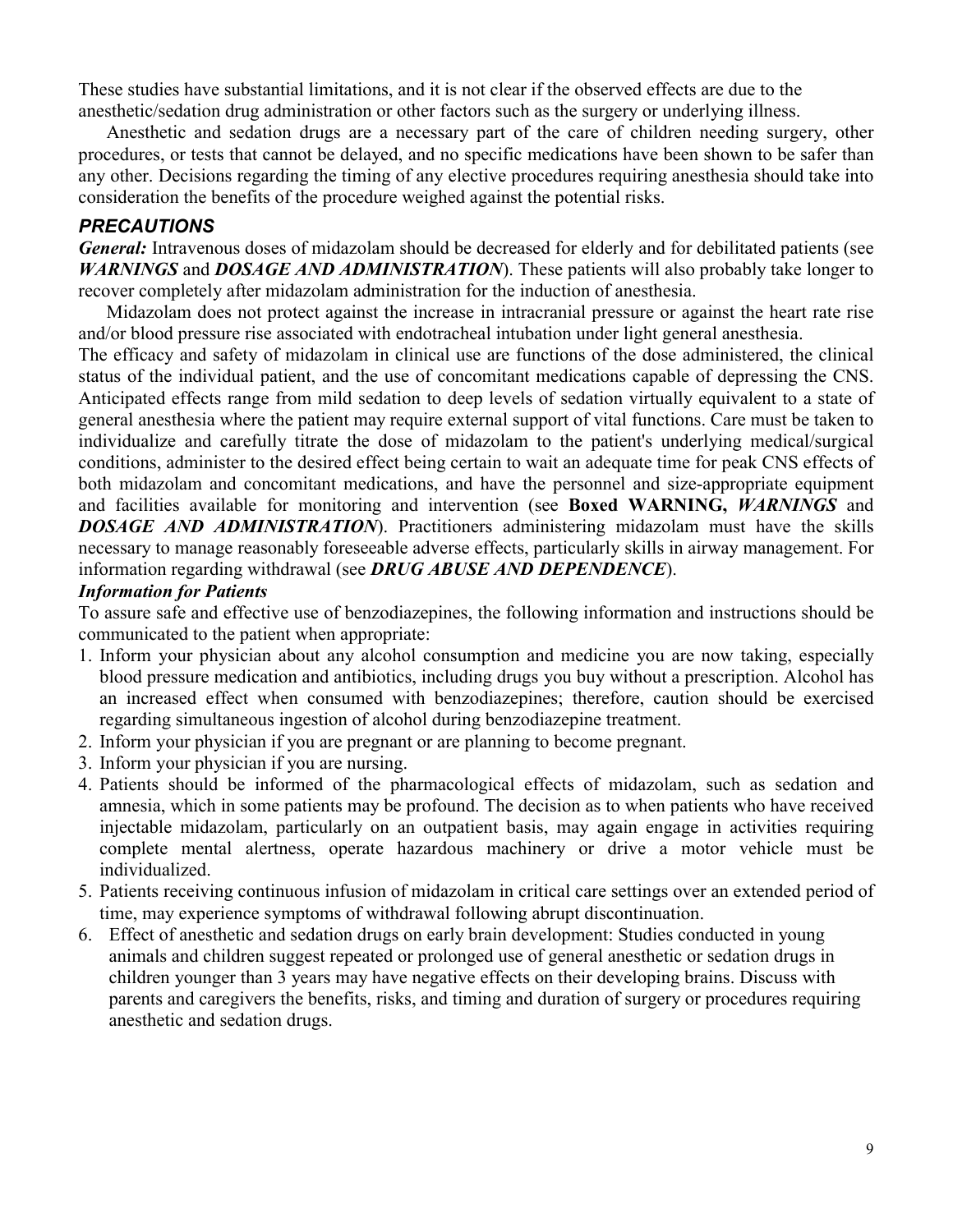#### *Drug Interactions*

#### Effect of Concomitant Use of Benzodiazepines and Opioids

The concomitant use of benzodiazepines and opioids increases the risk of respiratory depression because of actions at different receptor sites in the CNS that control respiration. Benzodiazepines interact at GABA<sup>A</sup> sites and opioids interact primarily at mu receptors. When benzodiazepines and opioids are combined, the potential for benzodiazepines to significantly worsen opioid-related respiratory depression exists. Limit dosage and duration of concomitant use of benzodiazepines and opioids, and monitor patients closely for respiratory depression and sedation. Monitor patients closely for respiratory depression and sedation.

#### Other CNS depressants

The sedative effect of intravenous midazolam is accentuated by any concomitantly administered medication, which depresses the central nervous system, particularly opioids (e.g., morphine, meperidine and fentanyl) and also secobarbital and droperidol. Consequently, the dosage of midazolam should be adjusted according to the type and amount of concomitant medications administered and the desired clinical response (see *DOSAGE AND ADMINISTRATION*).

#### Other Drug Interactions

Caution is advised when midazolam is administered concomitantly with drugs that are known to inhibit the P450-3A4 enzyme system such as cimetidine (not ranitidine), erythromycin, diltiazem, verapamil, ketoconazole and itraconazole. These drug interactions may result in prolonged sedation due to a decrease in plasma clearance of midazolam.

The effect of single oral doses of 800 mg cimetidine and 300 mg ranitidine on steady-state concentrations of oral midazolam was examined in a randomized crossover study (n=8). Cimetidine increased the mean midazolam steady-state concentration from 57 to 71 ng/mL. Ranitidine increased the mean steady-state concentration to 62 ng/mL. No change in choice reaction time or sedation index was detected after dosing with the H2 receptor antagonists.

In a placebo-controlled study, erythromycin administered as a 500 mg dose, three times a day, for 1 week (n=6), reduced the clearance of midazolam following a single 0.5 mg/kg intravenous dose. The halflife was approximately doubled.

Caution is advised when midazolam is administered to patients receiving erythromycin since this may result in a decrease in the plasma clearance of midazolam.

The effects of diltiazem (60 mg three times a day) and verapamil (80 mg three times a day) on the pharmacokinetics and pharmacodynamics of midazolam were investigated in a three-way crossover study (n=9). The half-life of midazolam increased from 5 to 7 hours when midazolam was taken in conjunction with verapamil or diltiazem. No interaction was observed in healthy subjects between midazolam and nifedipine.

In a placebo-controlled study, where saquinavir or placebo was administered orally as a 1200 mg dose, three times a day, for 5 days (n=12), a 56% reduction in the clearance of midazolam following a single 0.05 mg/kg intravenous dose was observed. The half-life was approximately doubled.

A moderate reduction in induction dosage requirements of thiopental (about 15%) has been noted following use of intramuscular midazolam for premedication in adults.

The intravenous administration of midazolam decreases the minimum alveolar concentration (MAC) of halothane required for general anesthesia. This decrease correlates with the dose of midazolam administered; no similar studies have been carried out in pediatric patients but there is no scientific reason to expect that pediatric patients would respond differently than adults.

Although the possibility of minor interactive effects has not been fully studied, midazolam and pancuronium have been used together in patients without noting clinically significant changes in dosage, onset or duration in adults. Midazolam does not protect against the characteristic circulatory changes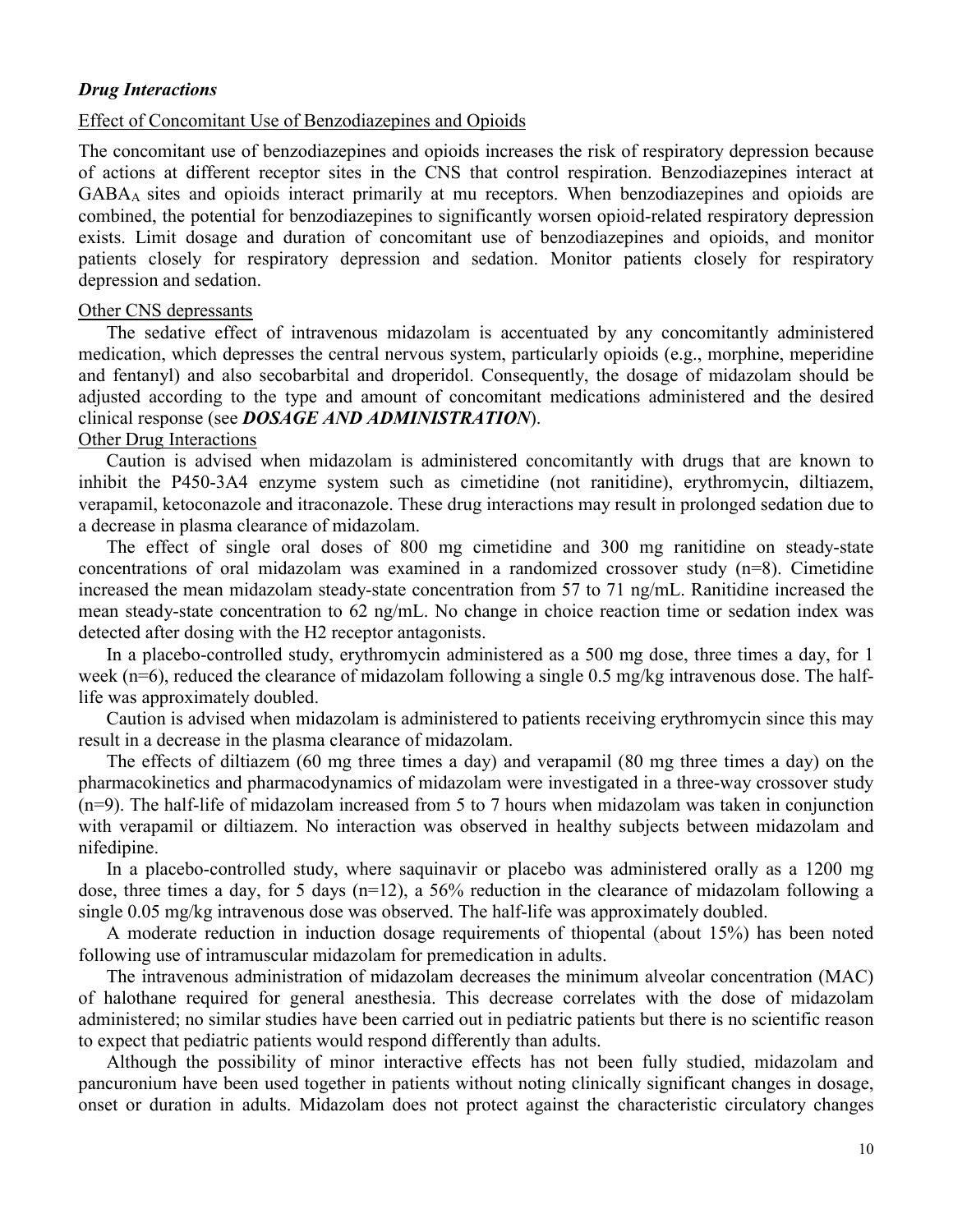noted after administration of succinylcholine or pancuronium and does not protect against the increased intracranial pressure noted following administration of succinylcholine. Midazolam does not cause a clinically significant change in dosage, onset or duration of a single intubating dose of succinylcholine; no similar studies have been carried out in pediatric patients but there is no scientific reason to expect that pediatric patients would respond differently than adults.

No significant adverse interactions with commonly used premedications or drugs used during anesthesia and surgery (including atropine, scopolamine, glycopyrrolate, diazepam, hydroxyzine, d-tubocurarine, succinylcholine and other nondepolarizing muscle relaxants) or topical local anesthetics (including lidocaine, dyclonine HCl and Cetacaine) have been observed in adults or pediatric patients. In neonates, however, severe hypotension has been reported with concomitant administration of fentanyl. This effect has been observed in neonates on an infusion of midazolam who received a rapid injection of fentanyl and in patients on an infusion of fentanyl who have received a rapid injection of midazolam.

*Drug/Laboratory Test Interactions:* Midazolam has not been shown to interfere with results obtained in clinical laboratory tests.

*Carcinogenesis, Mutagenesis, Impairment of Fertility: Carcinogenesis:* Midazolam maleate was administered with diet in mice and rats for 2 years at dosages of 1, 9 and 80 mg/kg/day. In female mice in the highest dose group there was a marked increase in the incidence of hepatic tumors. In high-dose male rats there was a small but statistically significant increase in benign thyroid follicular cell tumors. Dosages of 9 mg/kg/day of midazolam maleate (4 times a human induction dose of 0.35 mg/kg based on body surface area comparison) do not increase the incidence of tumors. The pathogenesis of induction of these tumors is not known. These tumors were found after chronic administration, whereas human use will ordinarily be of single or several doses.

*Mutagenesis:* Midazolam did not have mutagenic activity in *Salmonella typhimurium* (5 bacterial strains), Chinese hamster lung cells (V79), human lymphocytes or in the micronucleus test in mice.

*Impairment of Fertility:* Male rats were treated orally with 1, 4, or 16 mg/kg midazolam beginning 62 days prior to mating with female rats treated with the same doses for 14 days prior to mating to Gestation Day 13 or Lactation Day 21. The high dose produced an equivalent exposure (AUC) as 4 mg/kg intravenous midazolam (1.85 times the human induction dose of 0.35 mg/kg based on body surface area comparison). There were no adverse effects on either male or female fertility noted.

#### *Pregnancy:* Teratogenic Effects (see *WARNINGS*).

Published studies in pregnant primates demonstrate that the administration of anesthetic and sedation drugs that block NMDA receptors and/or potentiate GABA activity during the period of peak brain development increases neuronal apoptosis in the developing brain of the offspring when used for longer than 3 hours. There are no data on pregnancy exposures in primates corresponding to periods prior to the third trimester in humans (see *Data*).

#### *Data*

#### *Animal Data*

Pregnant rats were treated with midazolam using intravenous doses of 0.2, 1, and 4 mg/kg/day (0.09, 0.46, and 1.85 times the human induction dose of 0.35 mg/kg based on body surface area comparisons) during the period of organogenesis (Gestation Day 7 through 15). Midazolam did not cause adverse effects to the fetus at doses of up to 1.85 times the human induction dose. All doses produced slight to moderate ataxia. The high dose produced a 5% decrease in maternal body weight gain compared to control.

Pregnant rabbits were treated with midazolam using intravenous doses of 0.2, 0.6, and 2 mg/kg/day (0.09, 0.46, and 1.85 times the human induction dose of 0.35 mg/kg based on body surface area comparisons) during the period of organogenesis (Gestation Day 7 to 18). Midazolam did not cause adverse effects to the fetus at doses of up to 1.85 times the human induction dose. The high dose was associated with findings of ataxia and sedation but no evidence of maternal toxicity.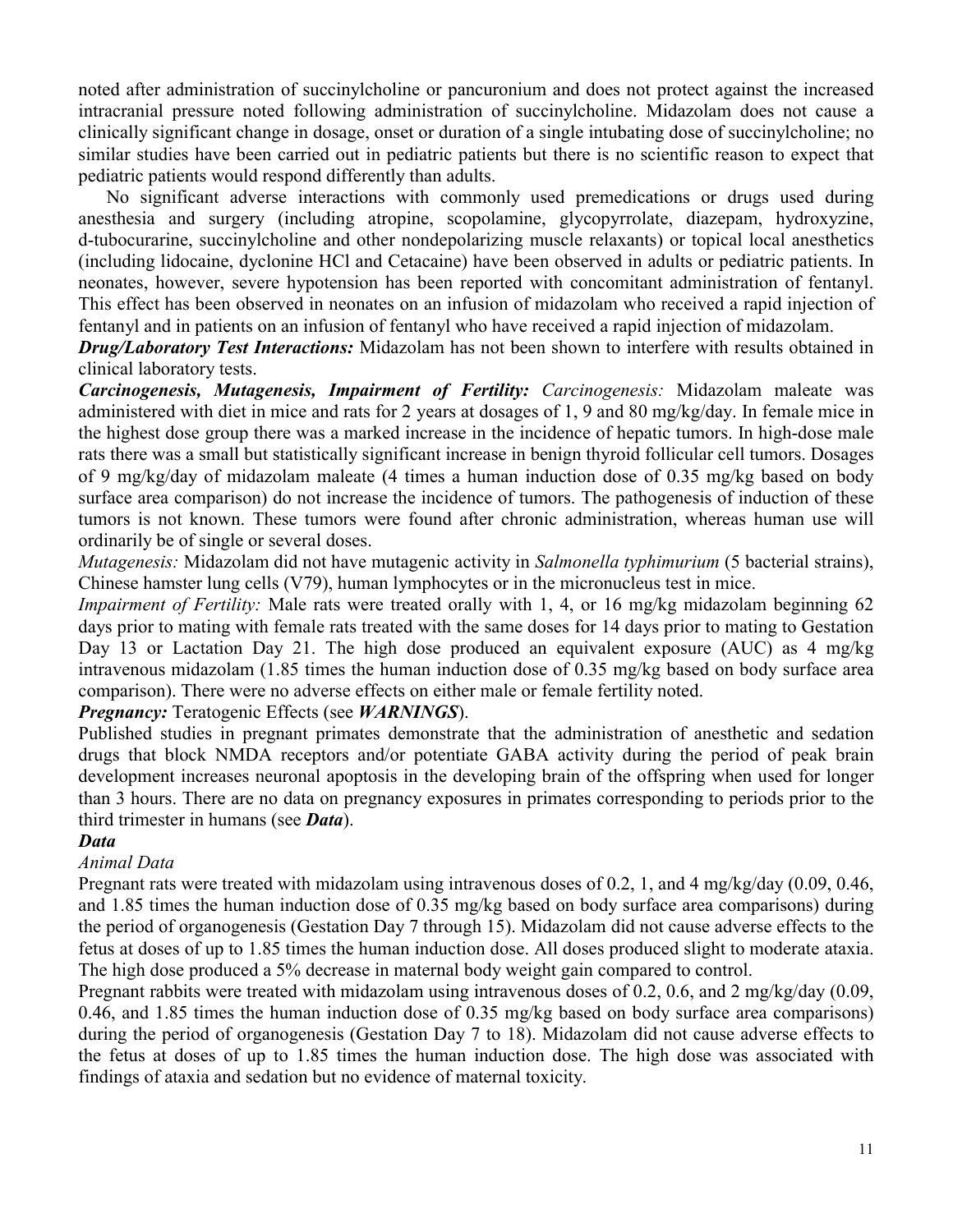Pregnant rats were administered midazolam using intravenous doses of 0.2, 1, and 4 mg/kg/day (0.09, 0.46, and 1.85 times the human induction dose of 0.35 mg/kg based on body surface area comparisons) during late gestation and through lactation (Gestation Day 15 through Lactation Day 21). All doses produced ataxia. The high dose produced a slight decrease in maternal body weight gain compared to control. There were no clear adverse effects noted in the offspring. The study included no functional assessments of the pups, such as learning and memory testing or reproductive capacity.

In a published study in primates, administration of an anesthetic dose of ketamine for 24 hours on Gestation Day 122 increased neuronal apoptosis in the developing brain of the fetus. In other published studies, administration of either isoflurane or propofol for 5 hours on Gestation Day 120 resulted in increased neuronal and oligodendrocyte apoptosis in the developing brain of the offspring. With respect to brain development, this time period corresponds to the third trimester of gestation in the human. The clinical significance of these findings is not clear; however, studies in juvenile animals suggest neuroapoptosis correlates with long-term cognitive deficits (see *WARNINGS/Pediatric Neurotoxicity,*

#### *PRECAUTIONS/Pediatric Use and ANIMAL TOXICOLOGY AND/OR PHARMACOLOGY*).

*Labor and Delivery:* In humans, measurable levels of midazolam were found in maternal venous serum, umbilical venous and arterial serum and amniotic fluid, indicating placental transfer of the drug. Following intramuscular administration of 0.05 mg/kg of midazolam, both the venous and the umbilical arterial serum concentrations were lower than maternal concentrations.

The use of injectable midazolam in obstetrics has not been evaluated in clinical studies. Because midazolam is transferred transplacentally and because other benzodiazepines given in the last weeks of pregnancy have resulted in neonatal CNS depression, midazolam is not recommended for obstetrical use.

*Nursing Mothers:* Midazolam is excreted in human milk. Caution should be exercised when midazolam is administered to a nursing woman.

*Pediatric Use:* The safety and efficacy of midazolam for sedation/anxiolysis/amnesia following single dose intramuscular administration, intravenously by intermittent injections and continuous infusion have been established in pediatric and neonatal patients. For specific safety monitoring and dosage guidelines (see **Boxed WARNING,** *CLINICAL PHARMACOLOGY***,** *INDICATIONS***,** *WARNINGS***,**  *PRECAUTIONS***,** *ADVERSE REACTIONS***,** *OVERDOSAGE* and *DOSAGE AND ADMINISTRATION*). UNLIKE ADULT PATIENTS, PEDIATRIC PATIENTS GENERALLY RECEIVE INCREMENTS OF MIDAZOLAM ON A MG/KG BASIS. As a group, pediatric patients generally require higher dosages of midazolam (mg/kg) than do adults. Younger (less than six years) pediatric patients may require higher dosages (mg/kg) than older pediatric patients, and may require closer monitoring. In obese PEDIATRIC PATIENTS, the dose should be calculated based on ideal body weight. When midazolam is given in conjunction with opioids or other sedatives, the potential for respiratory depression, airway obstruction, or hypoventilation is increased. The health care practitioner who uses this medication in pediatric patients should be aware of and follow accepted professional guidelines for pediatric sedation appropriate to their situation.

Midazolam should not be administered by rapid injection in the neonatal population. Severe hypotension and seizures have been reported following rapid intravenous administration, particularly, with concomitant use of fentanyl.

Midazolam injection contains benzyl alcohol as a preservative. Benzyl alcohol, a component of this product, has been associated with serious adverse events and death, particularly in pediatric patients. The "gasping syndrome", (characterized by central nervous system depression, metabolic acidosis, gasping respirations, and high levels of benzyl alcohol and its metabolites found in the blood and urine) has been associated with benzyl alcohol dosages greater than 99 mg/kg/day in neonates and low-birth-weight neonates. Additional symptoms may include gradual neurological deterioration, seizures, intracranial hemorrhage, hematologic abnormalities, skin breakdown, hepatic and renal failure, hypotension, bradycardia, and cardiovascular collapse. Although normal therapeutic doses of this product deliver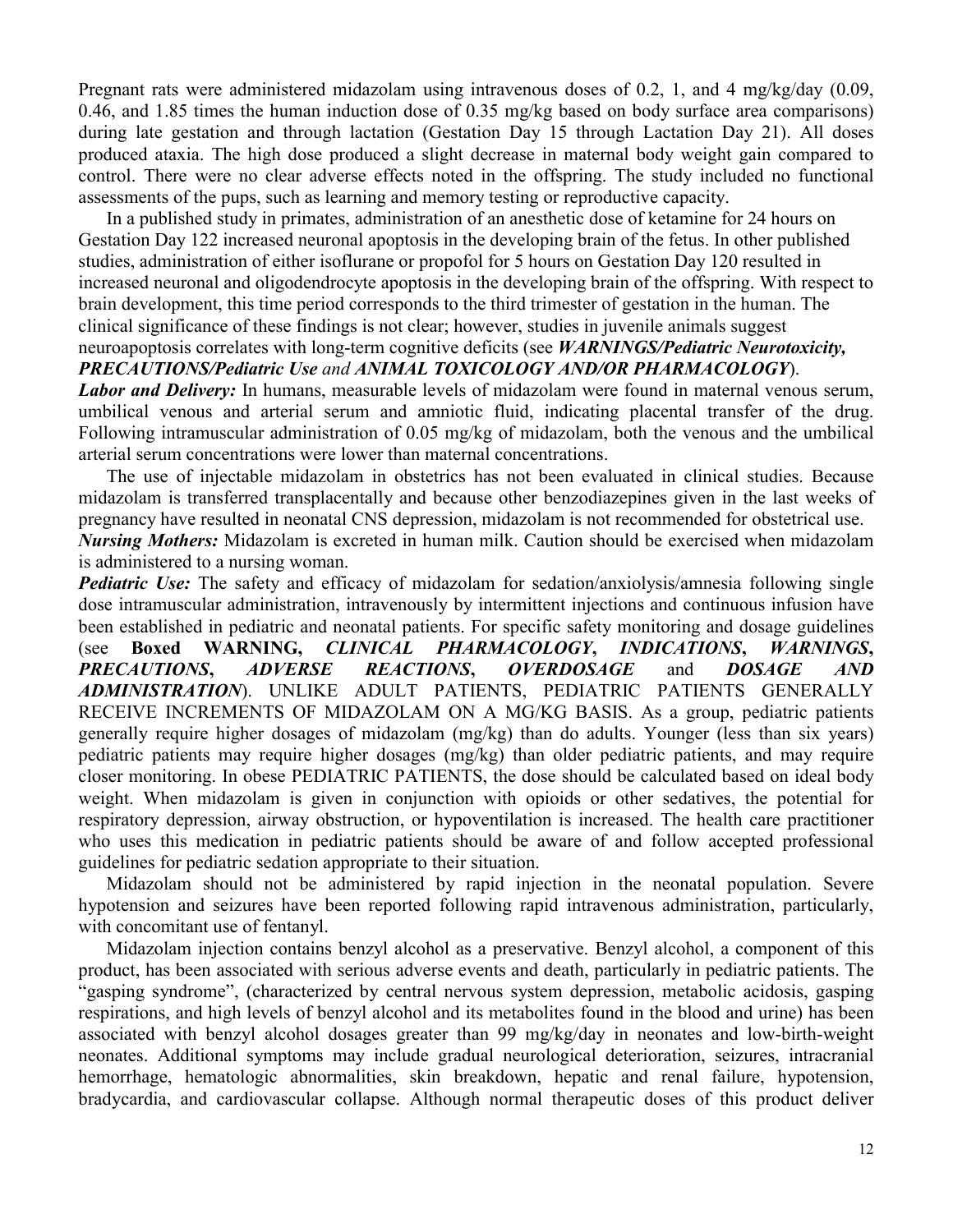amounts of benzyl alcohol that are substantially lower than those reported in association with the "gasping syndrome", the minimum amount of benzyl alcohol at which toxicity may occur is not known. Premature and low-birth-weight infants, as well as patients receiving high dosages, may be more likely to develop toxicity. Practitioners administering this and other medications containing benzyl alcohol should consider the combined daily metabolic load of benzyl alcohol from all sources.

#### *Animal Data*

Published juvenile animal studies demonstrate that the administration of anesthetic and sedation drugs, such as Midazolam Injection, USP, that either block NMDA receptors or potentiate the activity of GABA during the period of rapid brain growth or synaptogenesis, results in widespread neuronal and oligodendrocyte cell loss in the developing brain and alterations in synaptic morphology and neurogenesis. Based on comparisons across species, the window of vulnerability to these changes is believed to correlate with exposures in the third trimester of gestation through the first several months of life, but may extend out to approximately 3 years of age in humans.

In primates, exposure to 3 hours of ketamine that produced a light surgical plane of anesthesia did not increase neuronal cell loss, however, treatment regimens of 5 hours or longer of isoflurane increased neuronal cell loss. Data from isoflurane-treated rodents and ketamine-treated primates suggest that the neuronal and oligodendrocyte cell losses are associated with prolonged cognitive deficits in learning and memory. The clinical significance of these nonclinical findings is not known, and healthcare providers should balance the benefits of appropriate anesthesia in pregnant women, neonates, and young children who require procedures with the potential risks suggested by the nonclinical data (see

# *WARNINGS/Pediatric Neurotoxicity, PRECAUTIONS/Pregnancy* and *ANIMAL TOXICOLOGY AND/OR PHARMACOLOGY*).

*Geriatric Use:* Because geriatric patients may have altered drug distribution and diminished hepatic and/or renal function, reduced doses of midazolam are recommended. Intravenous and intramuscular midazolam should be decreased for elderly and for debilitated patients (see *WARNINGS* and *DOSAGE AND ADMINISTRATION*) and subjects over 70 years of age may be particularly sensitive. These patients will also probably take longer to recover completely after midazolam administration for the induction of anesthesia. Administration of intramuscular and intravenous midazolam to elderly and/or high risk surgical patients has been associated with rare reports of death under circumstances compatible with cardiorespiratory depression. In most of these cases, the patients also received other central nervous system depressants capable of depressing respiration, especially narcotics (see *DOSAGE AND ADMINISTRATION*).

Specific dosing and monitoring guidelines for geriatric patients are provided in the *DOSAGE AND ADMINISTRATION* section for premedicated patients for sedation/anxiolysis/amnesia following intravenous and intramuscular administration, for induction of anesthesia following intravenous administration and for continuous infusion.

## *ADVERSE REACTIONS*

**See** *WARNINGS* **concerning serious cardiorespiratory events and possible paradoxical reactions.** Fluctuations in vital signs were the most frequently seen findings following parenteral administration of midazolam in adults and included decreased tidal volume and/or respiratory rate decrease (23.3% of patients following intravenous and 10.8% of patients following intramuscular administration) and apnea (15.4% of patients following intravenous administration), as well as variations in blood pressure and pulse rate. The majority of serious adverse effects, particularly those associated with oxygenation and ventilation, have been reported when midazolam is administered with other medications capable of depressing the central nervous system. **The incidence of such events is higher in patients undergoing procedures involving the airway without the protective effect of an endotracheal tube, e.g., upper endoscopy and dental procedures.**

*Adults:* The following additional adverse reactions were reported after intramuscular administration: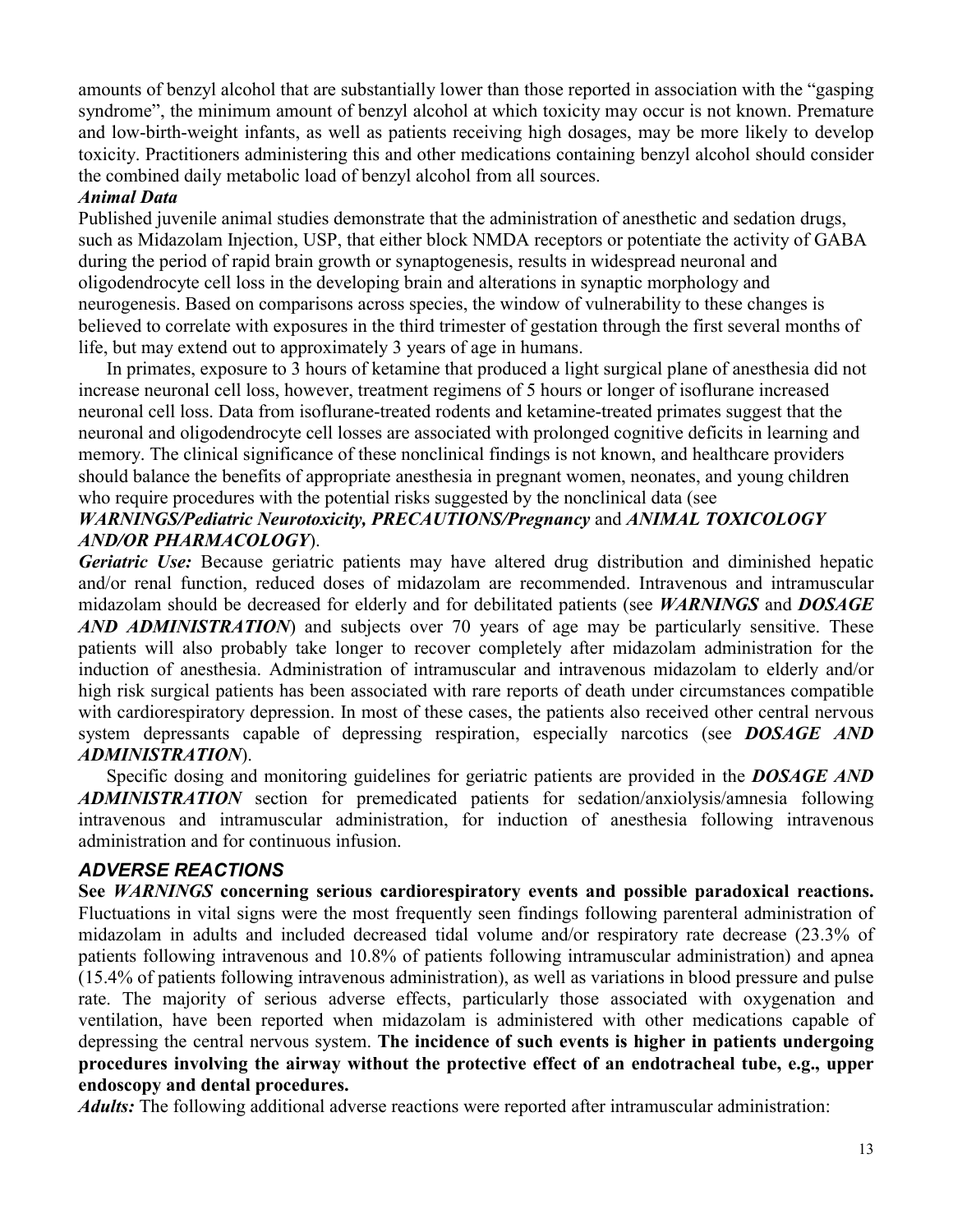headache (1.3%) *Local effects at intramuscular Injection site* pain (3.7%) induration (0.5%) redness  $(0.5\%)$ muscle stiffness (0.3%)

Administration of intramuscular midazolam to elderly and/or higher risk surgical patients has been associated with rare reports of death under circumstances compatible with cardiorespiratory depression. In most of these cases, the patients also received other central nervous system depressants capable of depressing respiration, especially narcotics (see *DOSAGE AND ADMINISTRATION*).

The following additional adverse reactions were reported subsequent to intravenous administration as a single sedative/anxiolytic/amnestic agent in adult patients:

| hiccoughs $(3.9\%)$      | Local effects at the intravenous site |
|--------------------------|---------------------------------------|
| nausea $(2.8\%)$         | tenderness $(5.6\%)$                  |
| vomiting $(2.6\%)$       | pain during injection $(5.0\%)$       |
| coughing $(1.3\%)$       | redness $(2.6\%)$                     |
| "oversedation" $(1.6\%)$ | induration $(1.7\%)$                  |
| headache $(1.5\%)$       | phlebitis $(0.4\%)$                   |
| drowsiness $(1.2\%)$     |                                       |

*Pediatric Patients:* The following adverse events related to the use of intravenous midazolam in pediatric patients were reported in the medical literature: desaturation 4.6%, apnea 2.8%, hypotension 2.7%, paradoxical reactions 2.0%, hiccough 1.2 %, seizure-like activity 1.1% and nystagmus 1.1%. The majority of airway-related events occurred in patients receiving other CNS depressing medications and in patients where midazolam was not used as a single sedating agent.

*Neonates:* For information concerning hypotensive episodes and seizures following the administration of midazolam to neonates, (see **Boxed WARNING,** *CONTRAINDICATIONS***,** *WARNINGS* and *PRECAUTIONS*).

Other adverse experiences, observed mainly following intravenous injection as a single sedative/anxiolytic/amnesia agent and occurring at an incidence of <1.0% in adult and pediatric patients, are as follows:

*Respiratory:* Laryngospasm, bronchospasm, dyspnea, hyperventilation, wheezing, shallow respirations, airway obstruction, tachypnea

*Cardiovascular:* Bigeminy, premature ventricular contractions, vasovagal episode, bradycardia, tachycardia, nodal rhythm

*Gastrointestinal:* Acid taste, excessive salivation, retching

*CNS/Neuromuscular:* Retrograde amnesia, euphoria, hallucination, confusion, argumentativeness, nervousness, anxiety, grogginess, restlessness, emergence delirium or agitation, prolonged emergence from anesthesia, dreaming during emergence, sleep disturbance, insomnia, nightmares, athetoid movements, seizure-like activity, ataxia, dizziness, dysphoria, slurred speech, dysphonia, paresthesia

*Special Senses:* Blurred vision, diplopia, nystagmus, pinpoint pupils, cyclic movements of eyelids, visual disturbance, difficulty focusing eyes, ears blocked, loss of balance, light-headedness

*Integumentary:* Hive-like elevation at injection site, swelling or feeling of burning, warmth or coldness at injection site

*Hypersensitivity:* Allergic reactions including anaphylactoid reactions, hives, rash, pruritus

*Miscellaneous:* Yawning, lethargy, chills, weakness, toothache, faint feeling, hematoma

# *DRUG ABUSE AND DEPENDENCE*

Midazolam Injection contains midazolam a Schedule IV control substance.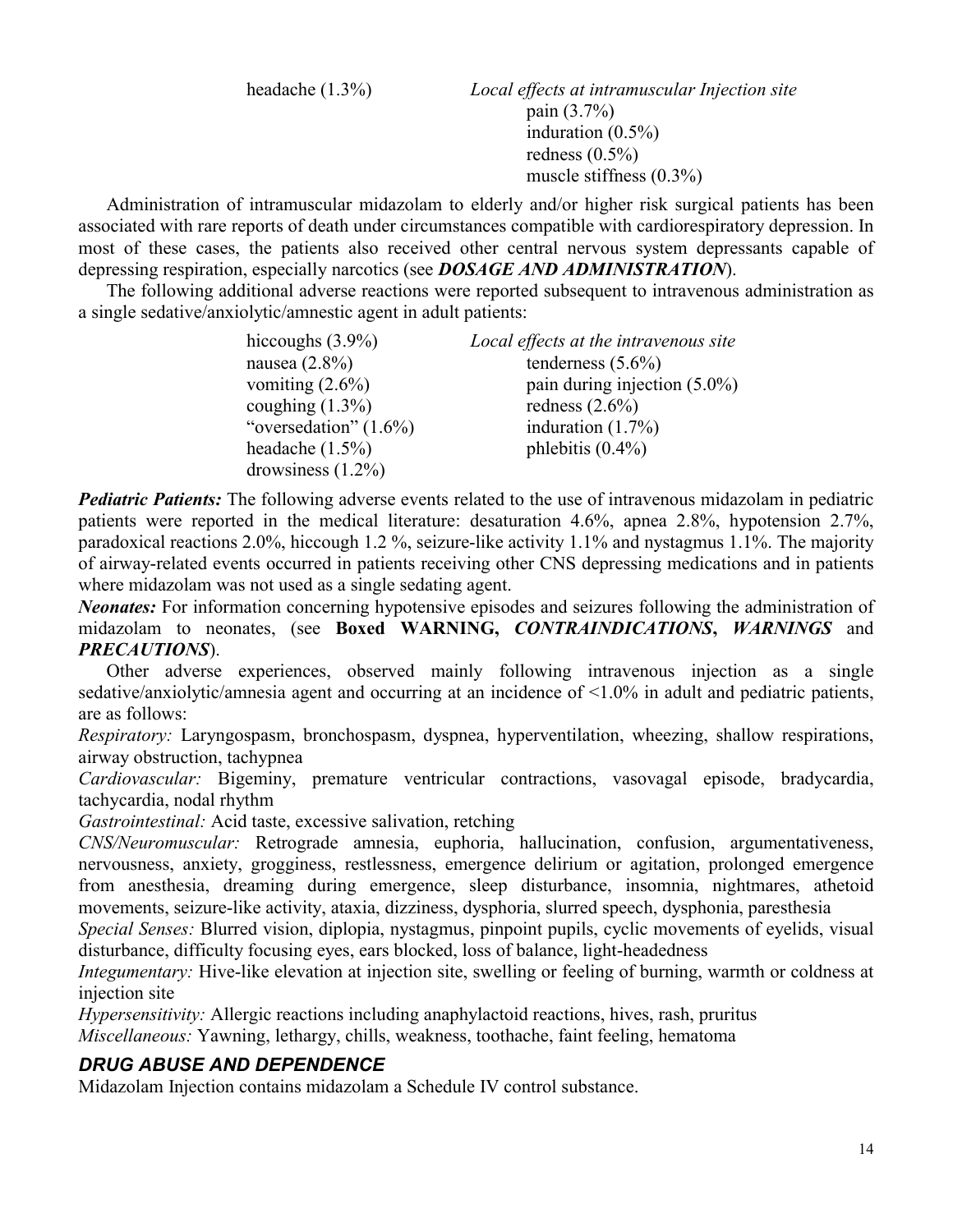Midazolam was actively self-administered in primate models used to assess the positive reinforcing effects of psychoactive drugs.

Midazolam produced physical dependence of a mild to moderate intensity in cynomolgus monkeys after 5 to 10 weeks of administration. Available data concerning the drug abuse and dependence potential of midazolam suggest that its abuse potential is at least equivalent to that of diazepam.

Withdrawal symptoms, similar in character to those noted with barbiturates and alcohol (convulsions, hallucinations, tremor, abdominal and muscle cramps, vomiting and sweating), have occurred following abrupt discontinuation of benzodiazepines, including midazolam. Abdominal distention, nausea, vomiting, and tachycardia are prominent symptoms of withdrawal in infants. The more severe withdrawal symptoms have usually been limited to those patients who had received excessive doses over an extended period of time. Generally milder withdrawal symptoms (e.g., dysphoria and insomnia) have been reported following abrupt discontinuance of benzodiazepines taken continuously at therapeutic levels for several months. Consequently, after extended therapy, abrupt discontinuation should generally be avoided and a gradual dosage tapering schedule followed. There is no consensus in the medical literature regarding tapering schedules; therefore, practitioners are advised to individualize therapy to meet patient's needs. In some case reports, patients who have had severe withdrawal reactions due to abrupt discontinuation of high-dose long-term midazolam, have been successfully weaned off of midazolam over a period of several days.

# *OVERDOSAGE*

#### *Symptoms*

The manifestations of midazolam overdosage reported are similar to those observed with other benzodiazepines, including sedation, somnolence, confusion, impaired coordination, diminished reflexes, coma and untoward effects on vital signs. No evidence of specific organ toxicity from midazolam overdosage has been reported.

#### *Treatment*

Treatment of injectable midazolam overdosage is the same as that followed for overdosage with other benzodiazepines. Respiration, pulse rate and blood pressure should be monitored and general supportive measures should be employed. Attention should be given to the maintenance of a patent airway and support of ventilation, including administration of oxygen. An intravenous infusion should be started. Should hypotension develop, treatment may include intravenous fluid therapy, repositioning, judicious use of vasopressors appropriate to the clinical situation, if indicated, and other appropriate countermeasures. There is no information as to whether peritoneal dialysis, forced diuresis or hemodialysis are of any value in the treatment of midazolam overdosage.

Flumazenil, a specific benzodiazepine-receptor antagonist, is indicated for the complete or partial reversal of the sedative effects of benzodiazepines and may be used in situations when an overdose with a benzodiazepine is known or suspected. There are anecdotal reports of reversal of adverse hemodynamic responses associated with midazolam following administration of flumazenil to pediatric patients. Prior to the administration of flumazenil, necessary measures should be instituted to secure the airway, assure adequate ventilation, and establish adequate intravenous access. Flumazenil is intended as an adjunct to, not as a substitute for, proper management of benzodiazepine overdose. Patients treated with flumazenil should be monitored for resedation, respiratory depression and other residual benzodiazepine effects for an appropriate period after treatment. **Flumazenil will only reverse benzodiazepine-induced effects but will not reverse the effects of other concomitant medications.** The reversal of benzodiazepine effects may be associated with the onset of seizures in certain high-risk patients. **The prescriber should be aware of a risk of seizure in association with flumazenil treatment, particularly in long-term benzodiazepine users and in cyclic antidepressant overdose.** The complete flumazenil package insert,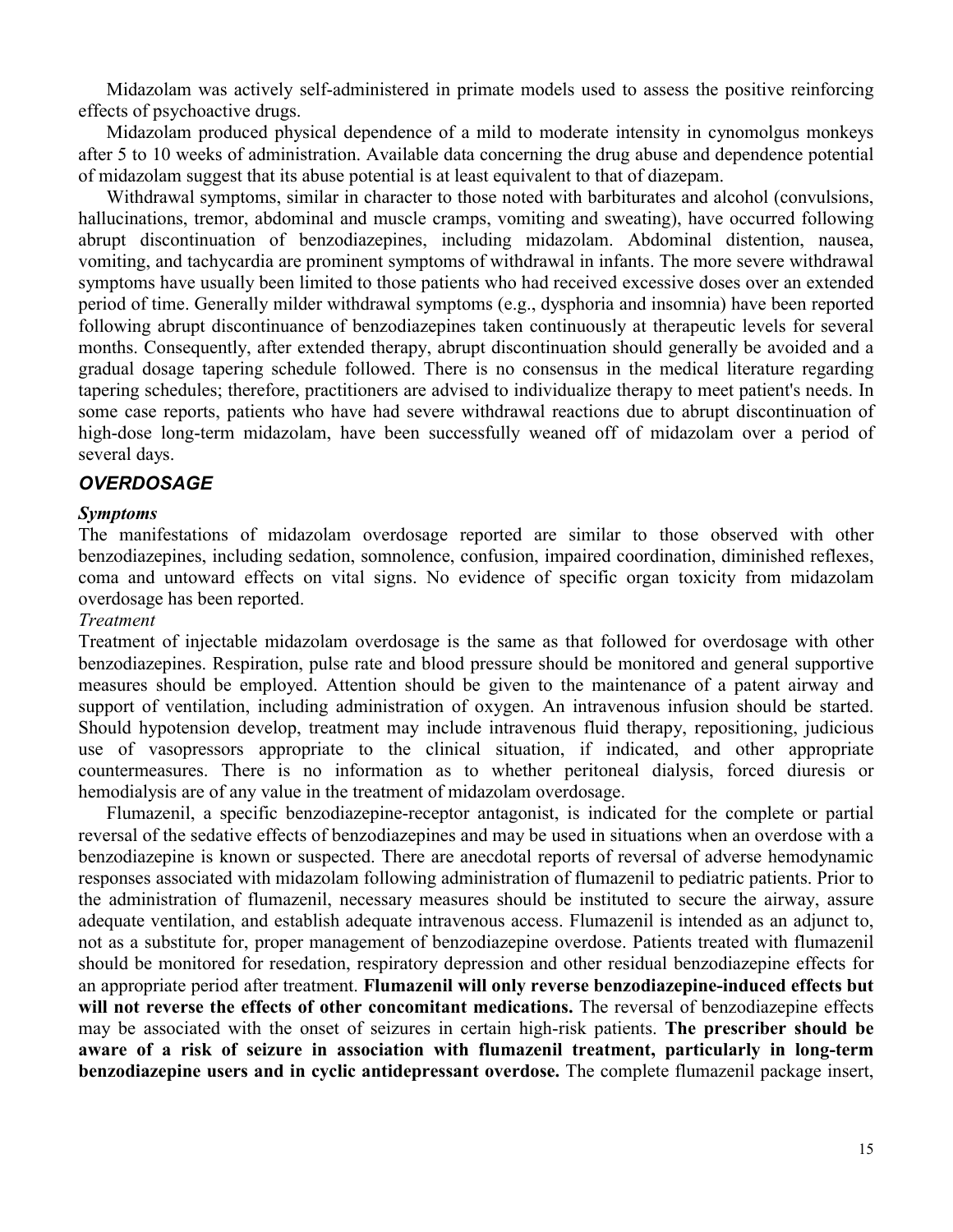including *CONTRAINDICATIONS*, *WARNINGS* and *PRECAUTIONS*, should be consulted prior to use.

#### *DOSAGE AND ADMINISTRATION*

**NOTE: CONTAINS BENZYL ALCOHOL (see** *WARNINGS and PRECAUTIONS***/Pediatric Use)**

**Midazolam injection is a potent sedative agent that requires slow administration and individualization of dosage. Clinical experience has shown midazolam to be 3 to 4 times as potent per mg as diazepam. BECAUSE SERIOUS AND LIFE-THREATENING CARDIORESPIRATORY ADVERSE EVENTS HAVE BEEN REPORTED, PROVISION FOR MONITORING, DETECTION AND CORRECTION OF THESE REACTIONS MUST BE MADE FOR EVERY PATIENT TO WHOM MIDAZOLAM INJECTION IS ADMINISTERED, REGARDLESS OF AGE OR HEALTH STATUS. Excessive single doses or rapid intravenous administration may result in respiratory depression, airway obstruction and/or arrest. The potential for these latter effects is increased in debilitated patients, those receiving concomitant medications capable of depressing the CNS, and patients without an endotracheal tube but undergoing a procedure involving the upper airway such as endoscopy or dental (see Boxed WARNING and** *WARNINGS***).**

Reactions such as agitation, involuntary movements, hyperactivity and combativeness have been reported in adult and pediatric patients. Should such reactions occur, caution should be exercised before continuing administration of midazolam (see *WARNINGS*).

Midazolam injection should only be administered intramuscularly or intravenously (see *WARNINGS*).

Care should be taken to avoid intra-arterial injection or extravasation (see *WARNINGS*).

Midazolam Injection may be mixed in the same syringe with the following frequently used premedications: morphine sulfate, meperidine, atropine sulfate or scopolamine. Midazolam, at a concentration of 0.5 mg/mL, is compatible with 5% dextrose in water and 0.9% sodium chloride for up to 24 hours and with lactated Ringer's solution for up to 4 hours. Both the 1 mg/mL and 5 mg/mL formulations of midazolam may be diluted with 0.9% sodium chloride or 5% dextrose in water.

*Monitoring:* Patient response to sedative agents, and resultant respiratory status, is variable. Regardless of the intended level of sedation or route of administration, sedation is a continuum; a patient may move easily from light to deep sedation, with potential loss of protective reflexes. This is especially true in pediatric patients. Sedative doses should be individually titrated, taking into account patient age, clinical status and concomitant use of other CNS depressants. Continuous monitoring of respiratory and cardiac function is required (i.e., pulse oximetry).

*Adults and Pediatrics:* Sedation guidelines recommend a careful presedation history to determine how a patient's underlying medical conditions or concomitant medications might affect their response to sedation/analgesia as well as a physical examination including a focused examination of the airway for abnormalities. Further recommendations include appropriate presedation fasting.

Titration to effect with multiple small doses is essential for safe administration. It should be noted that adequate time to achieve peak central nervous system effect (3 to 5 minutes) for midazolam should be allowed between doses to minimize the potential for oversedation. Sufficient time must elapse between doses of concomitant sedative medications to allow the effect of each dose to be assessed before subsequent drug administration. This is an important consideration for all patients who receive intravenous midazolam.

Immediate availability of resuscitative drugs and *age-* and *size-appropriate* equipment and personnel trained in their use and skilled in airway management should be assured (see *WARNINGS*).

*Pediatrics:* For deeply sedated pediatric patients a dedicated individual, other than the practitioner performing the procedure, should monitor the patient throughout the procedure.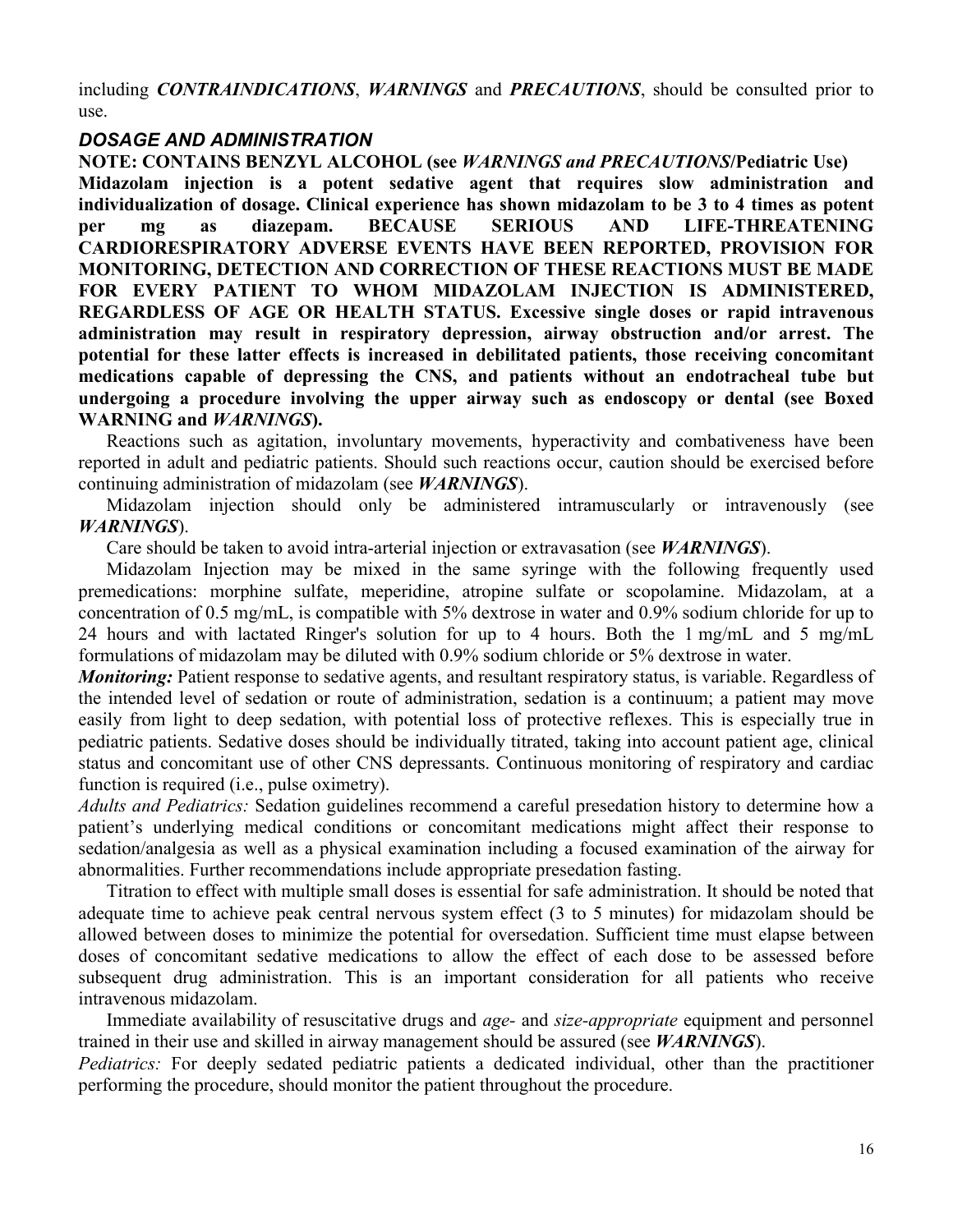Intravenous access is not thought to be necessary for all pediatric patients sedated for a diagnostic or therapeutic procedure because in some cases the difficulty of gaining intravenous access would defeat the purpose of sedating the child; rather, emphasis should be placed upon having the intravenous equipment available and a practitioner skilled in establishing vascular access in pediatric patients immediately available.

#### **USUAL ADULT DOSE**

#### INTRAMUSCULARLY

For preoperative sedation/anxiolysis/amnesia (induction of sleepiness or drowsiness and relief of apprehension and to impair memory of perioperative events).

For intramuscular use, midazolam should be injected deep in a large muscle mass.

#### INTRAVENOUSLY

Sedation/anxiolysis/amnesia for procedures (see *INDICATIONS AND USAGE*): Narcotic premedication results in less variability in patient response and a reduction in dosage of midazolam. For peroral procedures, the use of an appropriate topical anesthetic is recommended. For bronchoscopic procedures, the use of narcotic premedication is recommended.

The recommended premedication dose of midazolam for good risk (ASA Physical Status I & II) adult patients below the age of 60 years is  $0.07$  to 0.08 mg/kg intramuscular (approximately 5 mg intramuscular) administered up to 1 hour before surgery.

The dose must be individualized and reduced when intramuscular midazolam is administered to patients with chronic obstructive pulmonary disease, other higher risk surgical patients, patients 60 or more years of age, and patients who have received concomitant narcotics or other CNS depressants (see *ADVERSE REACTIONS*). In a study of patients 60 years or older, who did not receive concomitant administration of narcotics, 2 to 3 mg (0.02 to 0.05 mg/kg) of midazolam produced adequate sedation during the preoperative period. The dose of 1 mg intramuscular midazolam may suffice for some older patients if the anticipated intensity and duration of sedation is less critical. As with any potential respiratory depressant, these patients require observation for signs of cardiorespiratory depression after receiving intramuscular midazolam.

Onset is within 15 minutes, peaking at 30 to 60 minutes. It can be administered concomitantly with atropine sulfate or scopolamine and reduced doses of narcotics.

When used for sedation/anxiolysis/amnesia for a procedure, dosage must be individualized and titrated. Midazolam should always be titrated slowly; administer over at least 2 minutes and allow an additional 2 or more minutes to fully evaluate the sedative effect. Individual response will vary with age, physical status and concomitant medications, but may also vary independent of these factors (see *WARNINGS* concerning cardiac/respiratory arrest/airway obstruction/hypoventilation).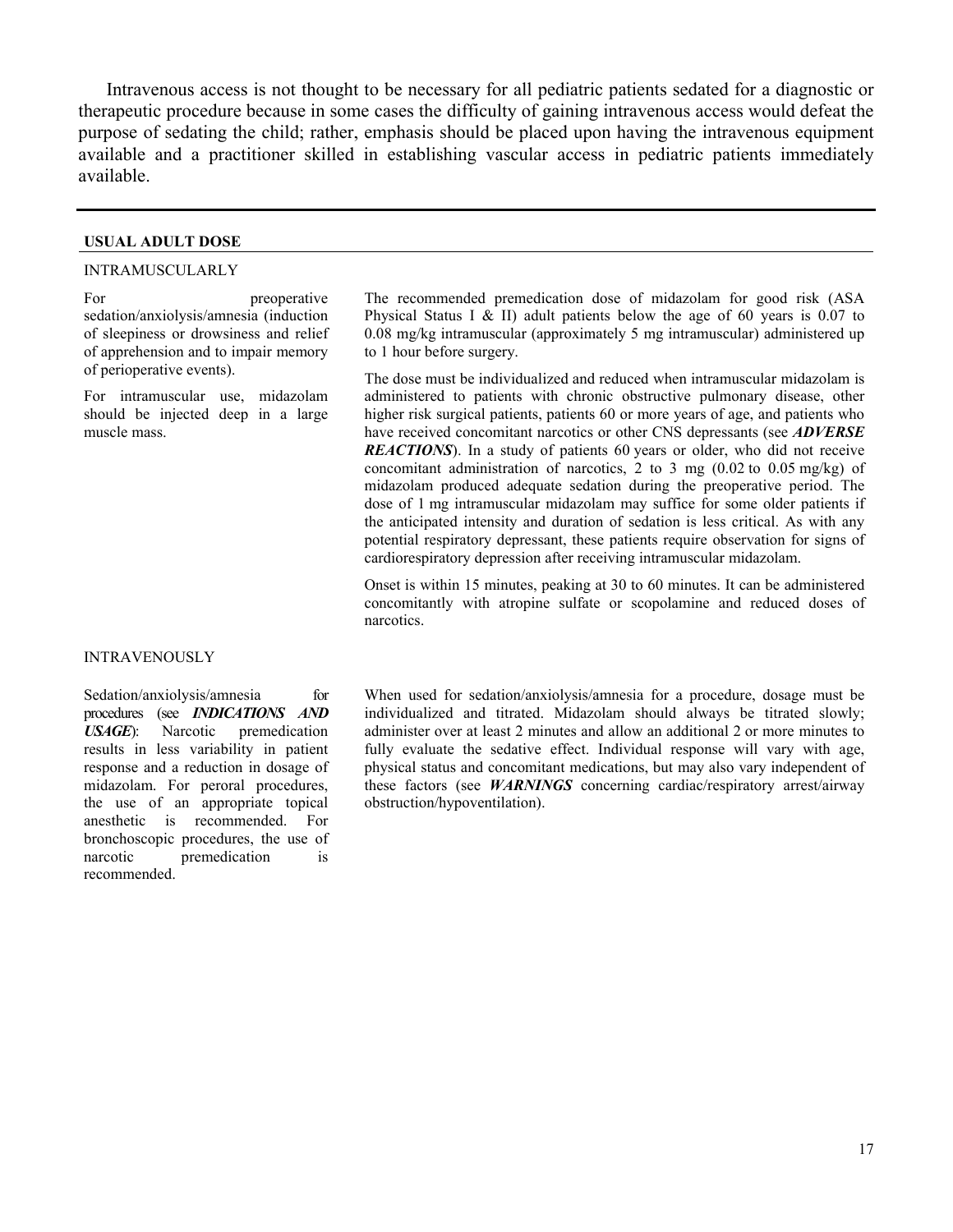Midazolam 1 mg/mL formulation is recommended for sedation/anxiolysis/amnesia for procedures to facilitate slower injection. Both the 1 mg/mL and the 5 mg/mL formulations may be diluted with 0.9% sodium chloride or 5% dextrose in water.

Induction of Anesthesia:

For induction of general anesthesia, before administration of other anesthetic agents.

1.*Healthy Adults Below the Age of 60:* Titrate slowly to the desired effect, e.g., the initiation of slurred speech. Some patients may respond to as little as 1 mg. No more than 2.5 mg should be given over a period of at least 2 minutes. Wait an additional 2 or more minutes to fully evaluate the sedative effect. If further titration is necessary, continue to titrate, using small increments, to the appropriate level of sedation. Wait an additional 2 or more minutes after each increment to fully evaluate the sedative effect. A total dose greater than 5 mg is not usually necessary to reach the desired endpoint.

If narcotic premedication or other CNS depressants are used, patients will require approximately 30% less midazolam than unpremedicated patients.

2.*Patients Age 60 or Older, and Debilitated or Chronically Ill Patients:* Because the danger of hypoventilation, airway obstruction, or apnea is greater in elderly patients and those with chronic disease states or decreased pulmonary reserve, and because the peak effect may take longer in these patients, increments should be smaller and the rate of injection slower.

Titrate slowly to the desired effect, e.g., the initiation of slurred speech. Some patients may respond to as little as 1 mg. No more than 1.5 mg should be given over a period of no less than 2 minutes. Wait an additional 2 or more minutes to fully evaluate the sedative effect. If additional titration is necessary, it should be given at a rate of no more than 1 mg over a period of 2 minutes, waiting an additional 2 or more minutes each time to fully evaluate the sedative effect. Total doses greater than 3.5 mg are not usually necessary.

If concomitant CNS depressant premedications are used in these patients, they will require at least 50% less midazolam than healthy young unpremedicated patients.

3.*Maintenance Dose:* Additional doses to maintain the desired level of sedation may be given in increments of 25% of the dose used to first reach the sedative endpoint, but again only by slow titration, especially in the elderly and chronically ill or debilitated patient. These additional doses should be given only after a thorough clinical evaluation clearly indicates the need for additional sedation.

Individual response to the drug is variable, particularly when a narcotic premedication is not used. The dosage should be titrated to the desired effect according to the patient's age and clinical status.

When midazolam is used before other intravenous agents for induction of anesthesia, the initial dose of each agent may be significantly reduced, at times to as low as 25% of the usual initial dose of the individual agents.

*Unpremedicated Patients:* In the absence of premedication, an average adult under the age of 55 years will usually require an initial dose of 0.3 to 0.35 mg/kg for induction, administered over 20 to 30 seconds and allowing 2 minutes for effect. If needed to complete induction, increments of approximately 25% of the patient's initial dose may be used; induction may instead be completed with inhalational anesthetics. In resistant cases, up to 0.6 mg/kg total dose may be used for induction, but such larger doses may prolong recovery.

Unpremedicated patients over the age of 55 years usually require less midazolam for induction; an initial dose of 0.3 mg/kg is recommended. Unpremedicated patients with severe systemic disease or other debilitation usually require less midazolam for induction. An initial dose of 0.2 to 0.25 mg/kg will usually suffice; in some cases, as little as 0.15 mg/kg may suffice.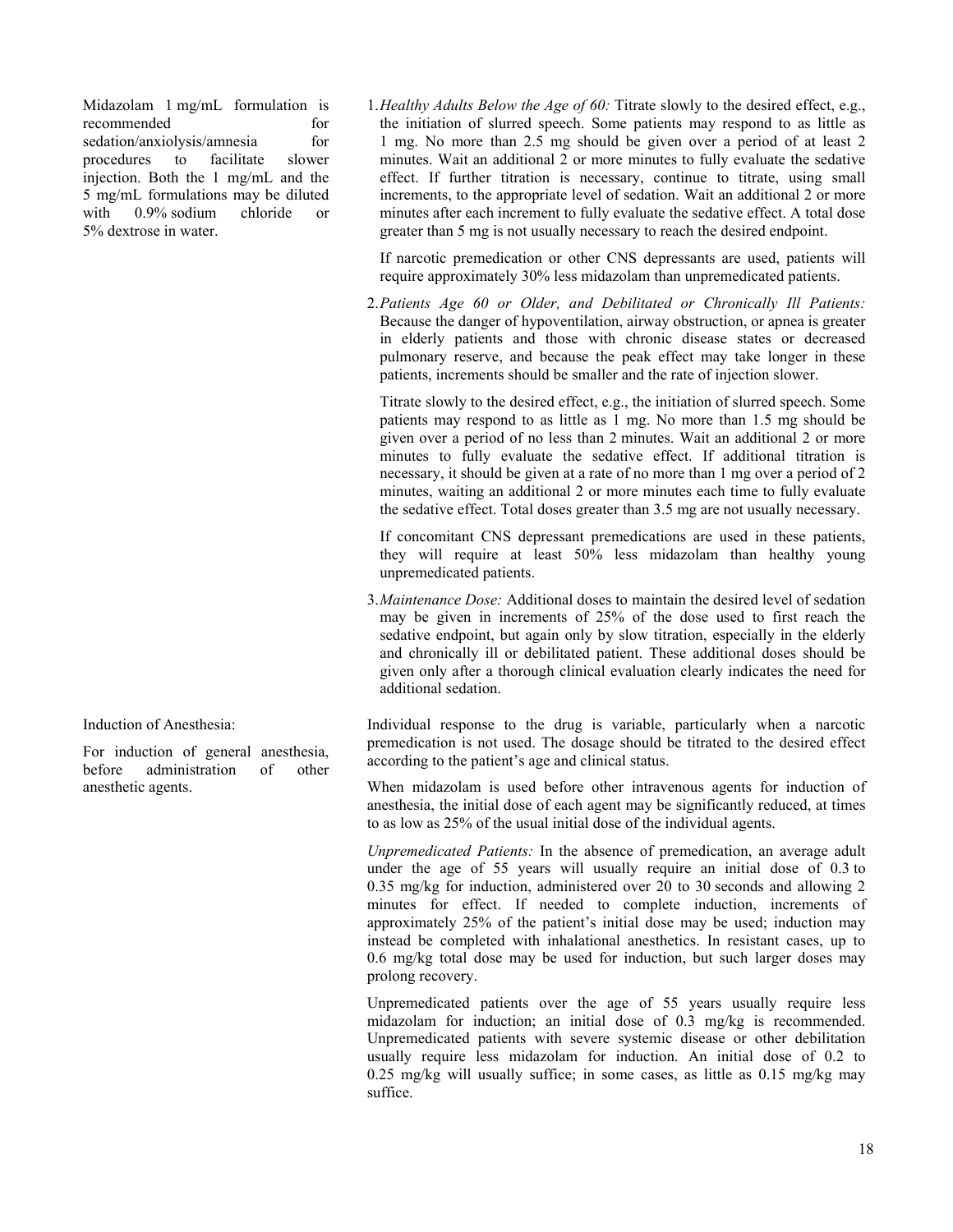*Premedicated Patients:* When the patient has received sedative or narcotic premedication, particularly narcotic premedication, the range of recommended doses is  $0.15$  to  $0.35$  mg/kg.

In average adults below the age of 55 years, a dose of 0.25 mg/kg, administered over 20 to 30 seconds and allowing 2 minutes for effect, will usually suffice.

The initial dose of 0.2 mg/kg is recommended for good risk (ASA I  $\&$  II) surgical patients over the age of 55 years.

In some patients with severe systemic disease or debilitation, as little as 0.15 mg/kg may suffice.

Narcotic premedication frequently used during clinical trials included fentanyl (1.5 to 2 mcg/kg intravenous, administered 5 minutes before induction), morphine (dosage individualized, up to 0.15 mg/kg intramuscular), and meperidine (dosage individualized, up to 1 mg/kg intramuscular). Sedative premedications were hydroxyzine pamoate (100 mg orally) and sodium secobarbital (200 mg orally). Except for intravenous fentanyl, administered 5 minutes before induction, all other premedications should be administered approximately 1 hour prior to the time anticipated for midazolam induction.

Incremental injections of approximately 25% of the induction dose should be given in response to signs of lightening of anesthesia and repeated as necessary.

*Usual Adult Dose:* If a loading dose is necessary to rapidly initiate sedation, 0.01 to 0.05 mg/kg (approximately 0.5 to 4 mg for a typical adult) may be given slowly or infused over several minutes. This dose may be repeated at 10 to 15 minute intervals until adequate sedation is achieved. For maintenance of sedation, the usual initial infusion rate is 0.02 to 0.10 mg/kg/hr (1 to 7 mg/hr). Higher loading or maintenance infusion rates may occasionally be required in some patients. The lowest recommended doses should be used in patients with residual effects from anesthetic drugs, or in those concurrently receiving other sedatives or opioids.

Individual response to midazolam is variable. The infusion rate should be titrated to the desired level of sedation, taking into account the patient's age, clinical status and current medications. In general, midazolam should be infused at the lowest rate that produces the desired level of sedation. Assessment of sedation should be performed at regular intervals and the midazolam infusion rate adjusted up or down by 25% to 50% of the initial infusion rate so as to assure adequate titration of sedation level. Larger adjustments or even a small incremental dose may be necessary if rapid changes in the level of sedation are indicated. In addition, the infusion rate should be decreased by 10% to 25% every few hours to find the minimum effective infusion rate. Finding the minimum effective infusion rate decreases the potential accumulation of midazolam and provides for the most rapid recovery once the infusion is terminated. Patients who exhibit agitation, hypertension, or tachycardia in response to noxious stimulation, but who are otherwise adequately sedated, may benefit from concurrent administration of an opioid analgesic. Addition of an opioid will generally reduce the minimum effective midazolam infusion rate.

Injectable midazolam can also be used during maintenance of anesthesia, for surgical procedures, as a component of balanced anesthesia. Effective narcotic premedication is especially recommended in such cases.

#### CONTINUOUS INFUSION

For continuous infusion, midazolam 5 mg/mL formulation is recommended diluted to a concentration of 0.5 mg/mL with 0.9% sodium chloride or 5% dextrose in water.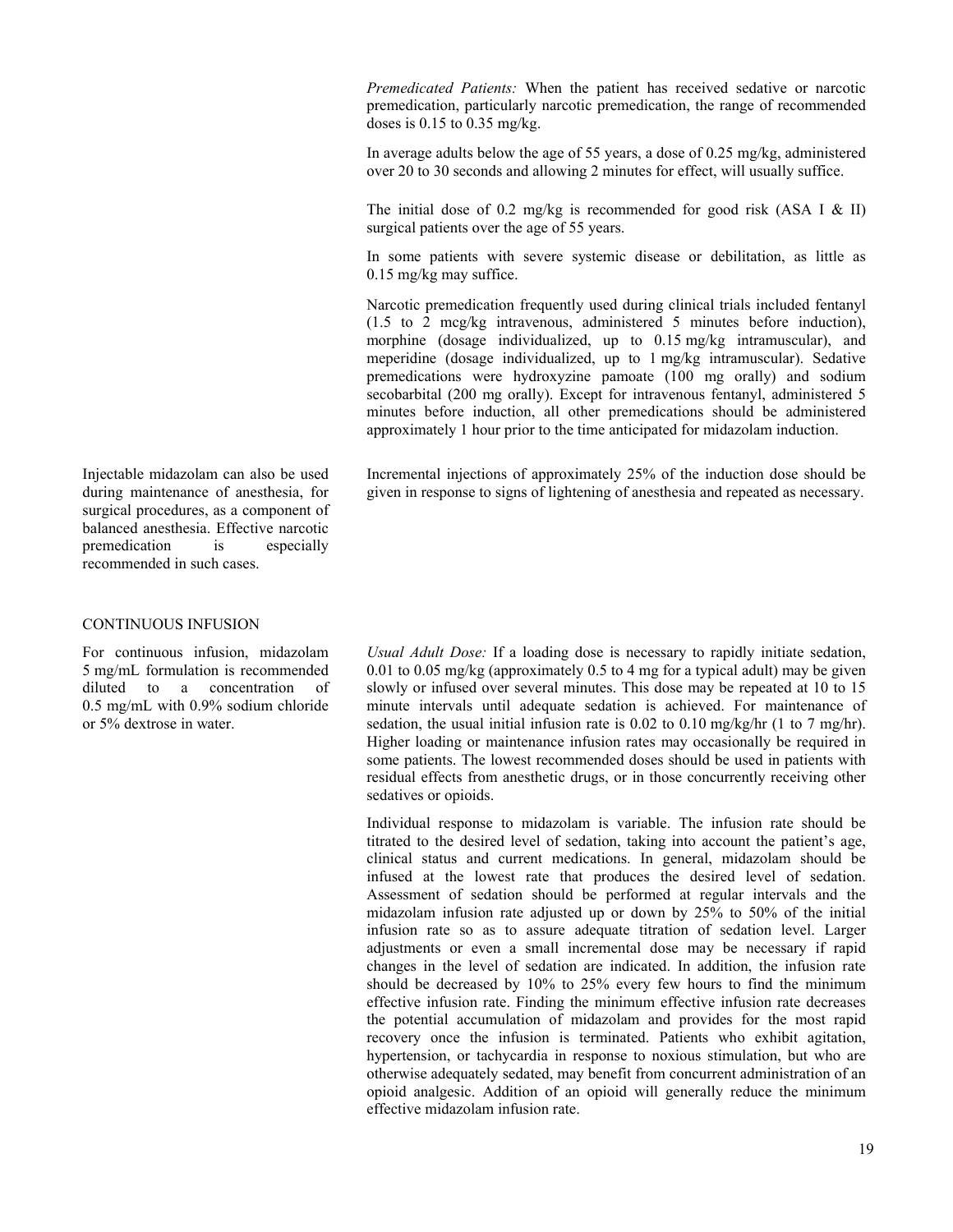**UNLIKE ADULT PATIENTS, PEDIATRIC PATIENTS GENERALLY RECEIVE INCREMENTS OF MIDAZOLAM ON A MG/KG BASIS**. As a group, pediatric patients generally require higher dosages of midazolam (mg/kg) than do adults. Younger (less than six years) pediatric patients may require higher dosages (mg/kg) than older pediatric patients, and may require close monitoring (see tables below). In obese PEDIATRIC PATIENTS, the dose should be calculated based on ideal body weight. When midazolam is given in conjunction with opioids or other sedatives, the potential for respiratory depression, airway obstruction, or hypoventilation is increased. For appropriate patient monitoring, see **Boxed WARNING,** *WARNINGS***,** and *DOSAGE AND ADMINISTRATION***,** *MONITORING*. The health care practitioner who uses this medication in pediatric patients should be aware of and follow accepted professional guidelines for pediatric sedation appropriate to their situation.

#### **OBSERVER'S ASSESSMENT OF ALERTNESS/SEDATION (OAA/S**)

| <b>Assessment Categories</b>                                   |                                  |                                  |                                                    |                        |
|----------------------------------------------------------------|----------------------------------|----------------------------------|----------------------------------------------------|------------------------|
| <b>Responsiveness</b>                                          | <b>Speech</b>                    | <b>Facial Expression</b>         | Eves                                               | <b>Composite Score</b> |
| Responds readily to name<br>spoken in normal tone              | normal                           | normal                           | clear, no ptosis                                   | $5$ (alert)            |
| Lethargic response to name<br>spoken in normal tone            | mild slowing<br>or thickening    | mild relaxation                  | glazed or mild ptosis<br>(less than half the eye)  | 4                      |
| Responds only after name is<br>called loudly and/or repeatedly | slurring or<br>prominent slowing | marked relaxation<br>(slack jaw) | glazed and marked ptosis<br>(half the eye or more) | -3                     |
| Responds only after mild<br>prodding or shaking                | few recognizable<br>words        |                                  |                                                    |                        |
| Does not respond to mild<br>prodding or shaking                |                                  |                                  |                                                    | 1 (deep sleep)         |

#### **FREQUENCY OF OBSERVER'S ASSESSMENT OF ALERTNESS/SEDATION COMPOSITE SCORES IN ONE STUDY OF CHILDREN UNDERGOING PROCEDURES WITH INTRAVENOUS MIDAZOLAM FOR SEDATION**

| <b>Age Range</b><br>(years) | <b>OAA/S Score</b><br>$\mathbf n$ |                |             |             |                  |             |  |  |
|-----------------------------|-----------------------------------|----------------|-------------|-------------|------------------|-------------|--|--|
|                             |                                   | 1 (deep sleep) |             |             | 4                | $5$ (alert) |  |  |
| $1 - 2$                     | 16                                | (38%)          | 4<br>(25%)  | (19%)       | (19%)            |             |  |  |
| $>2-5$                      | 22                                | q<br>(41%)     | (23%)       | 8<br>(36%)  | $\boldsymbol{0}$ | $\theta$    |  |  |
| $>5-12$                     | 34                                | (3%)           | n.<br>(18%) | 22<br>(65%) | (15%)            | 0           |  |  |
| $>12-17$                    | 18                                | $\theta$       | 4<br>(22%)  | 14<br>(78%) | $\theta$         |             |  |  |
| Total (1-17)                | 90                                | 16<br>(18%)    | 19<br>(21%) | 47<br>(52%) | 8<br>(9%)        | $\theta$    |  |  |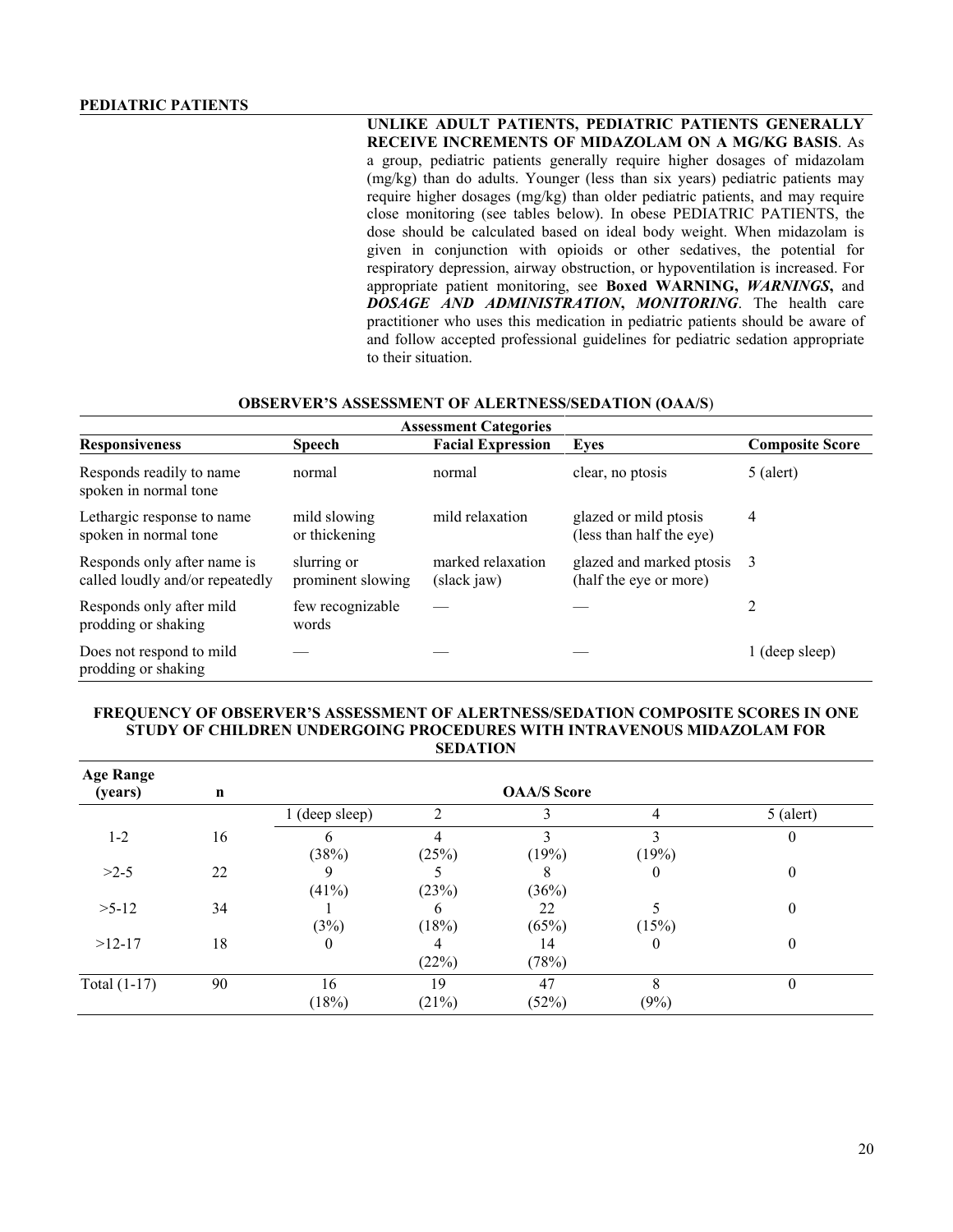For sedation/anxiolysis/amnesia prior to anesthesia or for procedures, intramuscular midazolam can be used to sedate pediatric patients to facilitate less traumatic insertion of an intravenous catheter for titration of additional medication.

# INTRAVENOUSLY BY

For sedation/anxiolysis/amnesia prior to and during procedures or prior to anesthesia.

#### INTRAMUSCULARLY USUAL PEDIATRIC DOSE (NON-NEONATAL)

Sedation after intramuscular midazolam is age and dose dependent: higher doses may result in deeper and more prolonged sedation. Doses of 0.1 to 0.15 mg/kg are usually effective and do not prolong emergence from general anesthesia. For more anxious patients, doses up to 0.5 mg/kg have been used. Although not systematically studied, the total dose usually does not exceed 10 mg. If midazolam is given with an opioid, the initial dose of each must be reduced.

#### INTERMITTENT INJECTION USUAL PEDIATRIC DOSE (NON-NEONATAL)

It should be recognized that the depth of sedation/anxiolysis needed for pediatric patients depends on the type of procedure to be performed. For example, simple light sedation/anxiolysis in the preoperative period is quite different from the deep sedation and analgesia required for an endoscopic procedure in a child. For this reason, there is a broad range of dosage. For all pediatric patients, regardless of the indications for sedation/anxiolysis, it is vital to titrate midazolam and other concomitant medications slowly to the desired clinical effect. The initial dose of midazolam should be administered over 2 to 3 minutes. Since midazolam is water soluble, it takes approximately three times longer than diazepam to achieve peak EEG effects, therefore one must wait an additional 2 to 3 minutes to fully evaluate the sedative effect before initiating a procedure or repeating a dose. If further sedation is necessary, continue to titrate with small increments until the appropriate level of sedation is achieved. If other medications capable of depressing the CNS are coadministered, the peak effect of those concomitant medications must be considered and the dose of midazolam adjusted. The importance of drug titration to effect is vital to the safe sedation/anxiolysis of the pediatric patient. The total dose of midazolam will depend on patient response, the type and duration of the procedure, as well as the type and dose of concomitant medications.

- 1. *Pediatric patients less than 6 months of age:* Limited information is available in non-intubated pediatric patients less than 6 months of age. It is uncertain when the patient transfers from neonatal physiology to pediatric physiology, therefore the dosing recommendations are unclear. Pediatric patients less than 6 months of age are particularly vulnerable to airway obstruction and hypoventilation, therefore titration with small increments to clinical effect and careful monitoring are essential.
- 2. *Pediatric patients 6 months to 5 years of age:* Initial dose 0.05 to 0.1 mg/kg. A total dose up to 0.6 mg/kg may be necessary to reach the desired endpoint but usually does not exceed 6 mg. Prolonged sedation and risk of hypoventilation may be associated with the higher doses.
- 3. *Pediatric patients 6 to 12 years of age:* Initial dose 0.025 to 0.05 mg/kg; total dose up to 0.4 mg/kg may be needed to reach the desired endpoint but usually does not exceed 10 mg. Prolonged sedation and risk of hypoventilation may be associated with the higher doses.
- 4. *Pediatric patients 12 to 16 years of age:* Should be dosed as adults. Prolonged sedation may be associated with higher doses; some patients in this age range will require higher than recommended adult doses but the total dose usually does not exceed 10 mg.

The dose of midazolam must be reduced in patients premedicated with opioid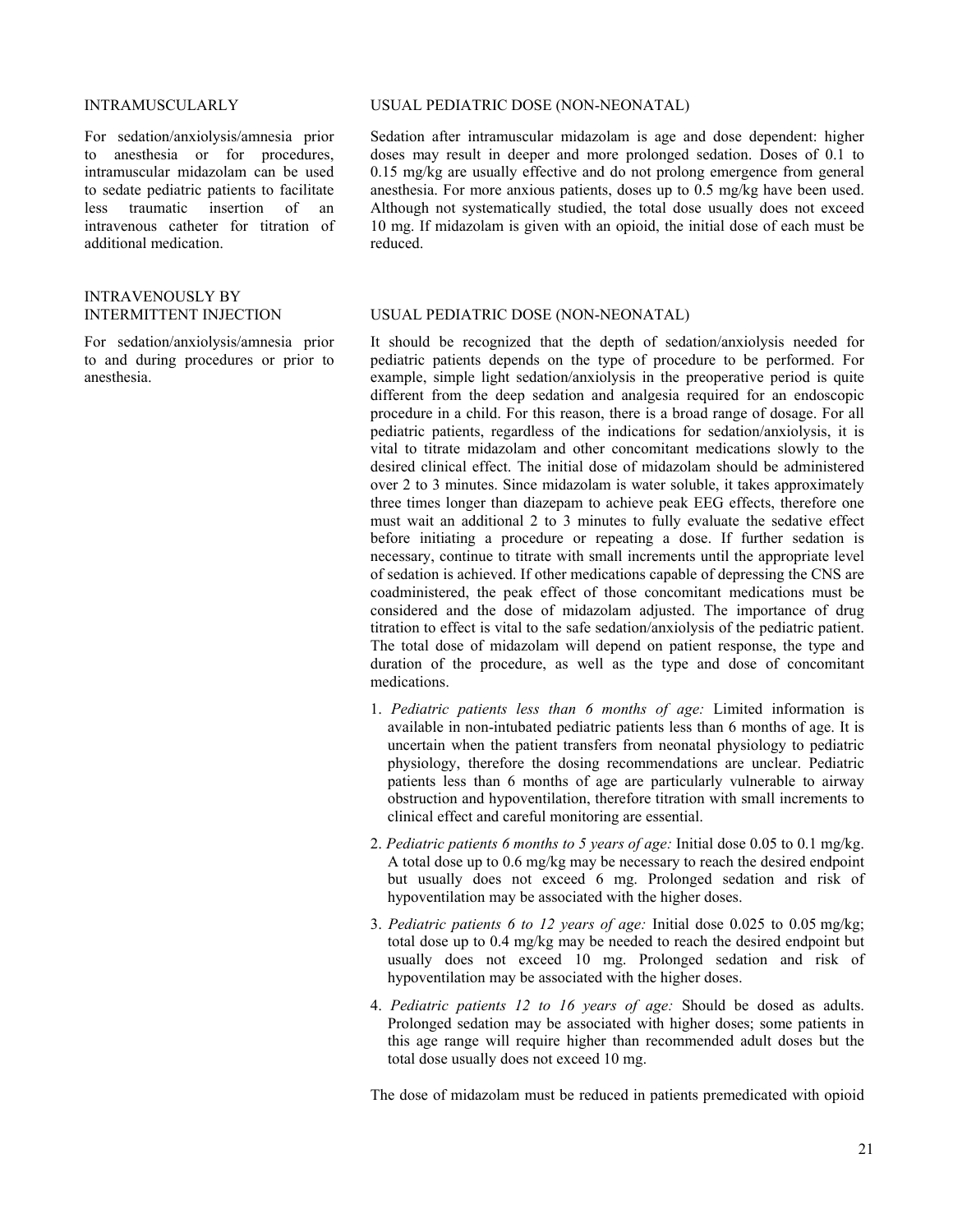# CONTINUOUS

For sedation/anxiolysis/amnesia in critical care settings.

#### **CONTINUOUS** INTRAVENOUS INFUSION USUAL NEONATAL DOSE

or other sedative agents including midazolam. Higher risk or debilitated patients may require lower dosages whether or not concomitant sedating medications have been administered (see *WARNINGS*).

#### INTRAVENOUS INFUSION USUAL PEDIATRIC DOSE (NON-NEONATAL)

To initiate sedation, an intravenous loading dose of 0.05 to 0.2 mg/kg administered over at least 2 to 3 minutes can be used to establish the desired clinical effect IN PATIENTS WHOSE TRACHEA IS INTUBATED. (Midazolam should not be administered as a rapid intravenous dose.) This loading dose may be followed by a continuous intravenous infusion to maintain the effect. An infusion of midazolam injection has been used in patients whose trachea was intubated but who were allowed to breathe spontaneously. Assisted ventilation is recommended for pediatric patients who are receiving other central nervous system depressant medications such as opioids. Based on pharmacokinetic parameters and reported clinical experience, continuous intravenous infusions of midazolam should be initiated at a rate of 0.06 to 0.12 mg/kg/hr (1 to 2 mcg/kg/min). The rate of infusion can be increased or decreased (generally by 25% of the initial or subsequent infusion rate) as required, or supplemental intravenous doses of midazolam can be administered to increase or maintain the desired effect. Frequent assessment at regular intervals using standard pain/sedation scales is recommended. Drug elimination may be delayed in patients receiving erythromycin and/or other P450-3A4 enzyme inhibitors (see *PRECAUTIONS***, Drug Interactions** section) and in patients with liver dysfunction, low cardiac output (especially those requiring inotropic support), and in neonates. Hypotension may be observed in patients who are critically ill, particularly those receiving opioids and/or when midazolam is rapidly administered.

When initiating an infusion with midazolam in hemodynamically compromised patients, the usual loading dose of midazolam should be titrated in small increments and the patient monitored for hemodynamic instability, e.g., hypotension. These patients are also vulnerable to the respiratory depressant effects of midazolam and require careful monitoring of respiratory rate and oxygen saturation.

For sedation in critical care settings. Based on pharmacokinetic parameters and reported clinical experience in preterm and term neonates WHOSE TRACHEA WAS INTUBATED, continuous intravenous infusions of midazolam injection should be initiated at a rate of  $0.03$  mg/kg/hr  $(0.5 \text{mcg/kg/min})$  in neonates <32 weeks and 0.06 mg/kg/hr (1 mcg/kg/min) in neonates  $>32$  weeks. Intravenous loading doses should not be used in neonates, rather the infusion may be run more rapidly for the first several hours to establish therapeutic plasma levels. The rate of infusion should be carefully and frequently reassessed, particularly after the first 24 hours so as to administer the lowest possible effective dose and reduce the potential for drug accumulation. This is particularly important because of the potential for adverse effects related to metabolism of the benzyl alcohol (see *WARNINGS***, Usage In Preterm Infants And Neonates**). Hypotension may be observed in patients who are critically ill and in preterm and term infants, particularly those receiving fentanyl and/or when midazolam is administered rapidly. Due to an increased risk of apnea, extreme caution is advised when sedating preterm and former preterm patients whose trachea is not intubated.